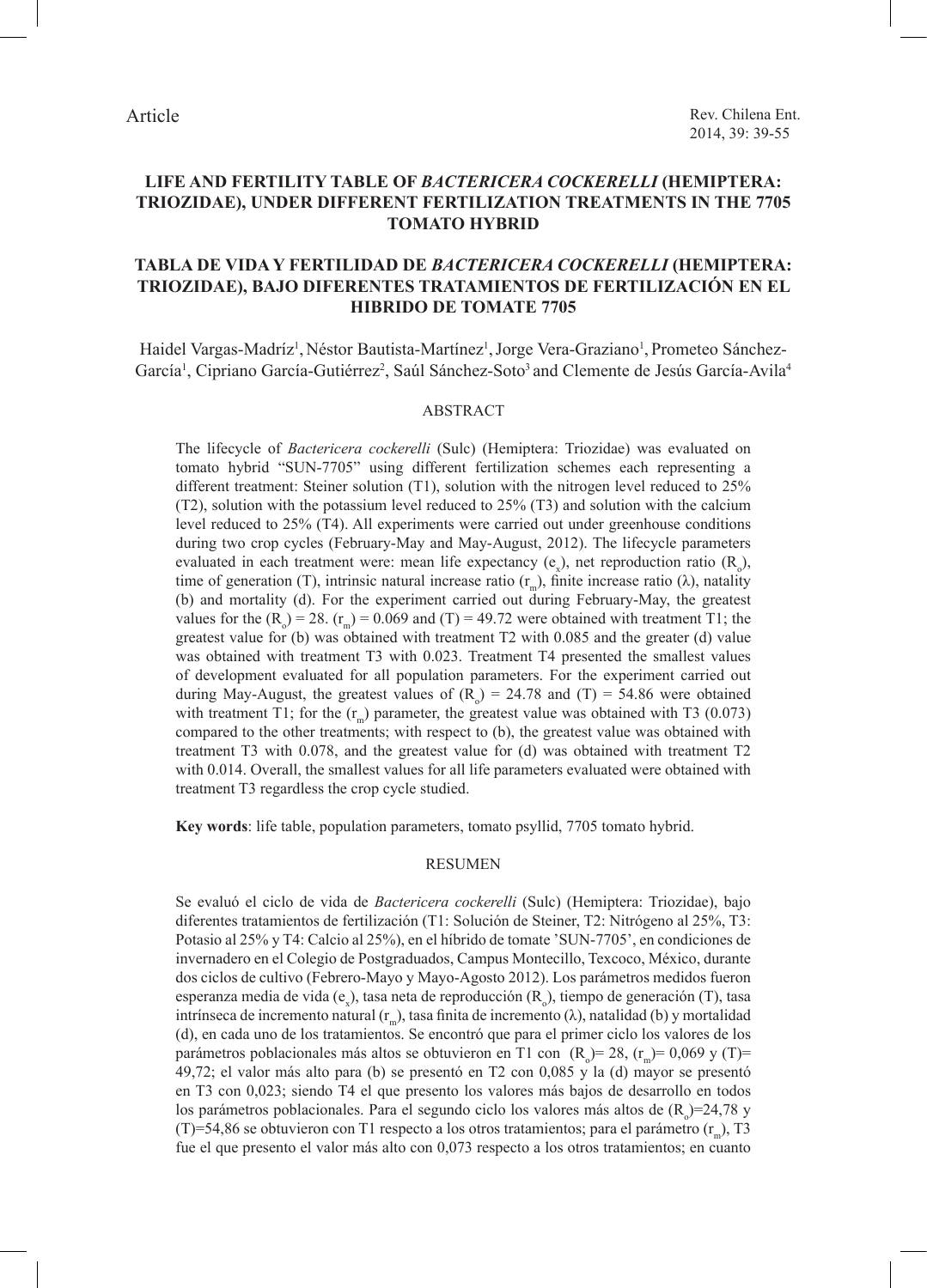a la (b) el valor más alto se presentó en T3 con 0,078 y la (d) mayor se presentó en T2 con 0,014 respecto a los otros tratamientos, siendo el T3 el que presento en todos los parámetros poblacionales los valores más bajos de desarrollo respecto a los otros tratamientos y en ambos ciclos.

**Palabras clave:** Híbrido de tomate 7705, parámetros poblacionales, psílido del tomate, tabla de vida.

#### INTRODUCTION

In Mexico, *B. cockerelli* was first registered in 1947 as a potato (*Solanum tuberosum*) pest in the states of Durango, Mexico, Guanajuato, Michoacan, and Tamaulipas (Pletsch, 1947; Vega-Gutiérrez *et al*., 2008). Currently, it is widely distributed throughout the country, and represents a serious hindrance for the production of crops like pepper (*Capsicum annum* L.), potato (*Solanum tuberosum* L.), tomato (*Solanum lycopersicum* L.), and green tomato (*Physalis ixocarpa* Brot) (Garzon-Tiznado *et al*., 2004, 2005). Besides the damage caused when it sucks on the sap of the host plants, the nymphs inject toxins (Carter, 1939). *B. cockerelli* is considered one of the most serious insect pests of Mexico and parts of the United States of America (Garzón-Tiznado, 2002; Liu & Trumble, 2007; Munyaneza *et al.*, 2007). Infestations of *B. cockerelli* on tomato have caused significant fresh tomato market losses in North America, with notable yield reductions up to 50% in California and 80% in Baja California, Mexico (Liu & Trumble

2004, 2006c). Furthermore, *B. cockerelli*  vectors a bacterium *Candidatus Liberibacter psyllaurous* (syn. *solanacearum*) that had also caused extensive damage to potato (*Solanum tuberosum* L.) production (Hansen *et al.*, 2008; Liefting *et al.*, 2008, 2009), due to the destructive disease named potato 'Zebra Chip' (Munyaneza *et al.*, 2007, 2008, 2009). This disease causes loss of millions of dollars in the potato industry in Central America, United States, New Zealand and Mexico currently the most effective strategy to control this disease is the application of insecticides, however to improve disease management, knowledge of population dynamics, biology, ecology and geographical distribution of the populations of the insect vector (Munyaneza *et al.*, 2007; Gharalari *et al.*, 2009) is necessary; this pest possesses a great capacity to increase its population density since the female can lay up to 1400 eggs during its lifecycle (Knowlton & Janes, 1931). Several studies have been done to learn the development and lifecycle of *B. cockerelli* (Pack, 1930; Knowlton & Janes, 1931; Davis, 1937; List, 1939; Pletsch, 1947; Wallis, 1955; Liu *et al.*, 2006b; Abdullah, 2008; Yang & Liu, 2009; Yang *et al.*, 2010; Vargas-Madríz *et al.*, 2011) in different hosts with controlled environments; however, there are few studies of the lifecycle and development of *B. cockerelli* in tomato related with the effect caused by fertilization of the crop. This is necessary since it is known that some of the elements with which the crops are fertilized can also affect the populations of both insects and mites, as in the case of *Trialeurodes vaporariorum* (West.), *Myzus persicae* (Sulzer), *Tetranychus urticae* Koch,

<sup>1</sup> Posgrado en Fitosanidad. Colegio de Postgraduados, Campus Montecillo. Km. 36.5 Carr. México-Texcoco. Montecillo, Estado de México. C. P. 56230. E-mail: nestor@colpos.mx.

<sup>2</sup> CIIDIR-IPN Sinaloa, Departamento de Biotecnología Agrícola. Boulevard Juan de Dios Bátiz Paredes #250, Col. San Joachin, Guasave, Sinaloa, México; 3 Posgrado en Ciencia Vegetal. Colegio de Postgraduados, Campus Tabasco. Carretera Libre Cárdenas-Coatzacoalcos km 21, Poblado C-27, municipio de Cárdenas, Tabasco. C. P. 86500. México; <sup>4</sup>Servicio Nacional de Sanidad, Inocuidad y Calidad Agroalimentaria-Centro Nacional de Referencia Fitosanitaria. C. Guillermo Pérez Valenzuela 127, Col. Del Carmen Coyoacán, Del. Coyoacán, México, D.F. 04100.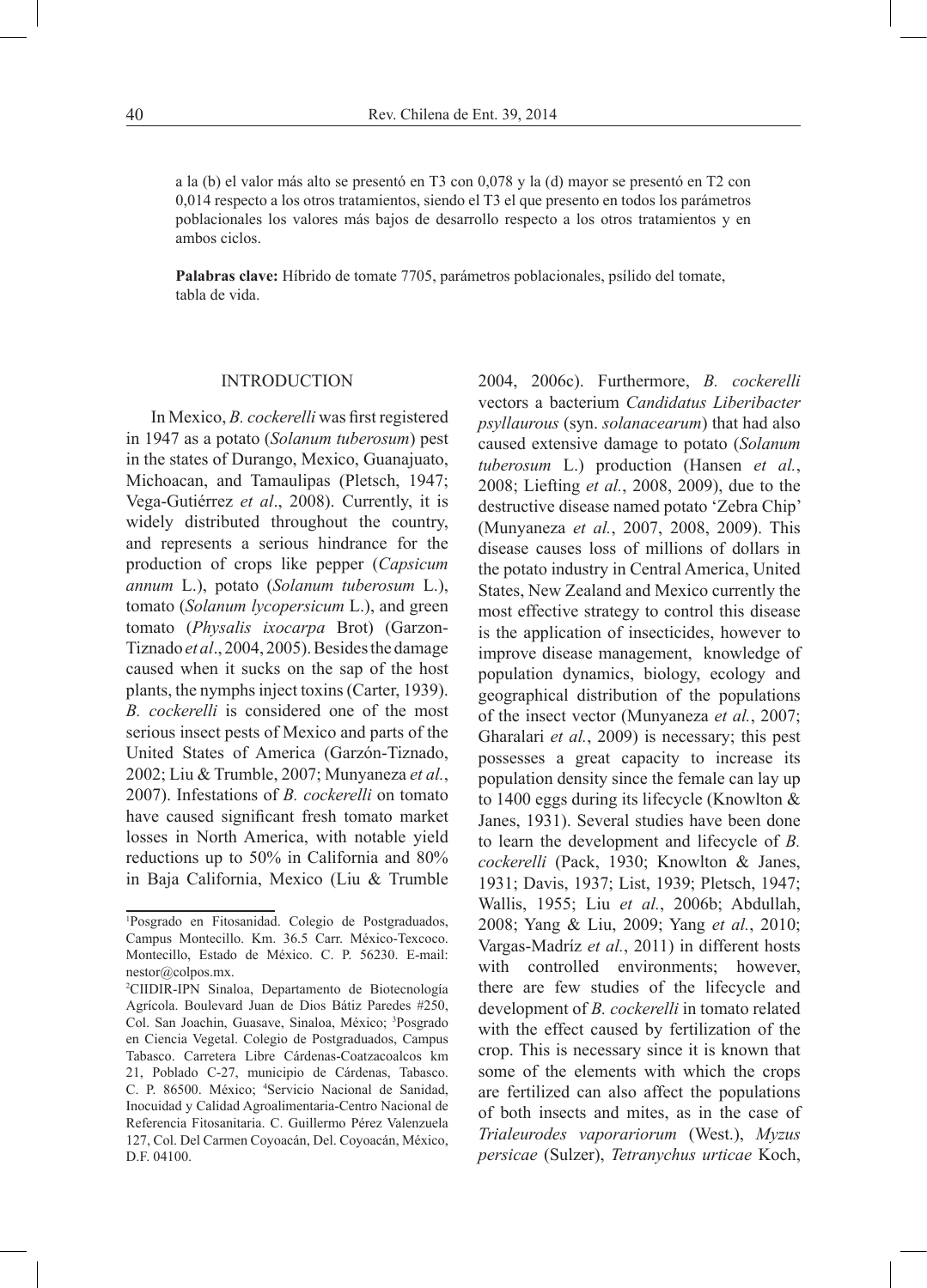and *Eotetranychus willamettei* (Ann, 2010; Van Emden, 1966; Ortega-Arenas *et al.*, 2006). The application of nutrients to crops can influence oviposition, growth ratios, survival, and reproduction of the insects (Jones, 1976). Phelan *et al*. (1995) mention that an increase in the levels of soluble nitrogen in plant tissue favors a decrease in pest resistance, although it is not a universal phenomenon. The objective of the present work was to determine the effects on the life and fertility table of *B. cockerelli* cohorts in the 7705 tomato hybrid Four different solutions were used with two replicates by treatment, T1: Steiner solution, T2: Steiner solution with the nitrogen level reduced to 25%, T3: Steiner solution with the potassium level reduced to 25%, T4: Steiner solution with the calcium reduced to 25%, during two crop cycles to observe their development of life.

### MATERIALS AND METHODS

The experiment was conducted under greenhouse conditions at the Colegio de Postgraduados, Campus Montecillo, Texcoco, the State of Mexico, during two crop cycles, February to May and May to August, 2012. The data collection of daily temperature and relative humidity was taken from the weather station located in the Colegio de Postgraduados, Campus Montecillo. The tomato variety used in this study was the hybrid: "SUN-7705", which are grown frequently by tomato farmers in Mexico because of their good agronomic behavior, *i.e*., very long fruiting periods (indeterminate development) and long postharvest shelf life (De la Cruz-Lázaro *et al.*, 2009; Martínez *et al.*, 2013).

## *Bactericera cockerelli* **Colonies**

The tomato variety was seeded in planting trays; 20 plants of the variety were selected for the study. Seedlings were transplanted into polyethylene bags containing 2 kg of 50% Canadian Growing Mix 1VM and 50% Tezontle (porous volcanic rock) when the plants were 31 d old. Plants were moved to growth chambers (62 cm long  $\times$  95 cm wide  $\times$  95 cm high) framed with wooden boards and covered with plain weave mesh to exclude insects, especially *Bemisia tabaci* Gennadius (Hemiptera: Aleyrodidae). The materials were maintained under a 14:10 h L:D with temperatures ranging from 10 to 25 °C.

No insecticides were used while rearing *B. cockerelli* on the variety of tomato. *Bactericera cockerelli* fourth and fifth instars were collected from the "Rio Grande" tomato variety grown in growth chambers of the Biological Control Greenhouse in the Colegio de Postgraduados and later taken to the experimental greenhouse. These insects were cultured for 7 generations on the tomato variety mentioned above. Subsequently these *B. cockerelli* were maintained for 4 generations in new growth chambers on the variety "SUN-7705" and this was done to avoid parasites or depredation of any kind. The plants were irrigated with a modified Steiner nutrient solution to keep breeding that would be used in the experiment.

The durations of the nymphal and adult stages of *B. cockerelli* were determined on the variety of tomato in the greenhouse. Possible presence/absence of "*Candidatus Liberibacter solanacearum*" and its effects on the life and fertility table on the different stages of insect was not measured. The *B. cockerelli* colony, 65 adults in their reproductive stage were taken randomly to guarantee a cohort of 100 eggs on 1 d in each growth chamber. After 24 h, the adults were removed out and the number of eggs laid was recorded. This was later adjusted to 100 eggs. Four growth chambers were set up for each treatment with two replicates by treatment, the compositions of the solutions used each treatment are shown in Table 1. Four different solutions were used: T1 is the Steiner solution, T2 is the Steiner solution with the nitrogen level reduced to 25%, T3 is the Steiner solution with the potassium level reduced to 25%, T4 is the Steiner solution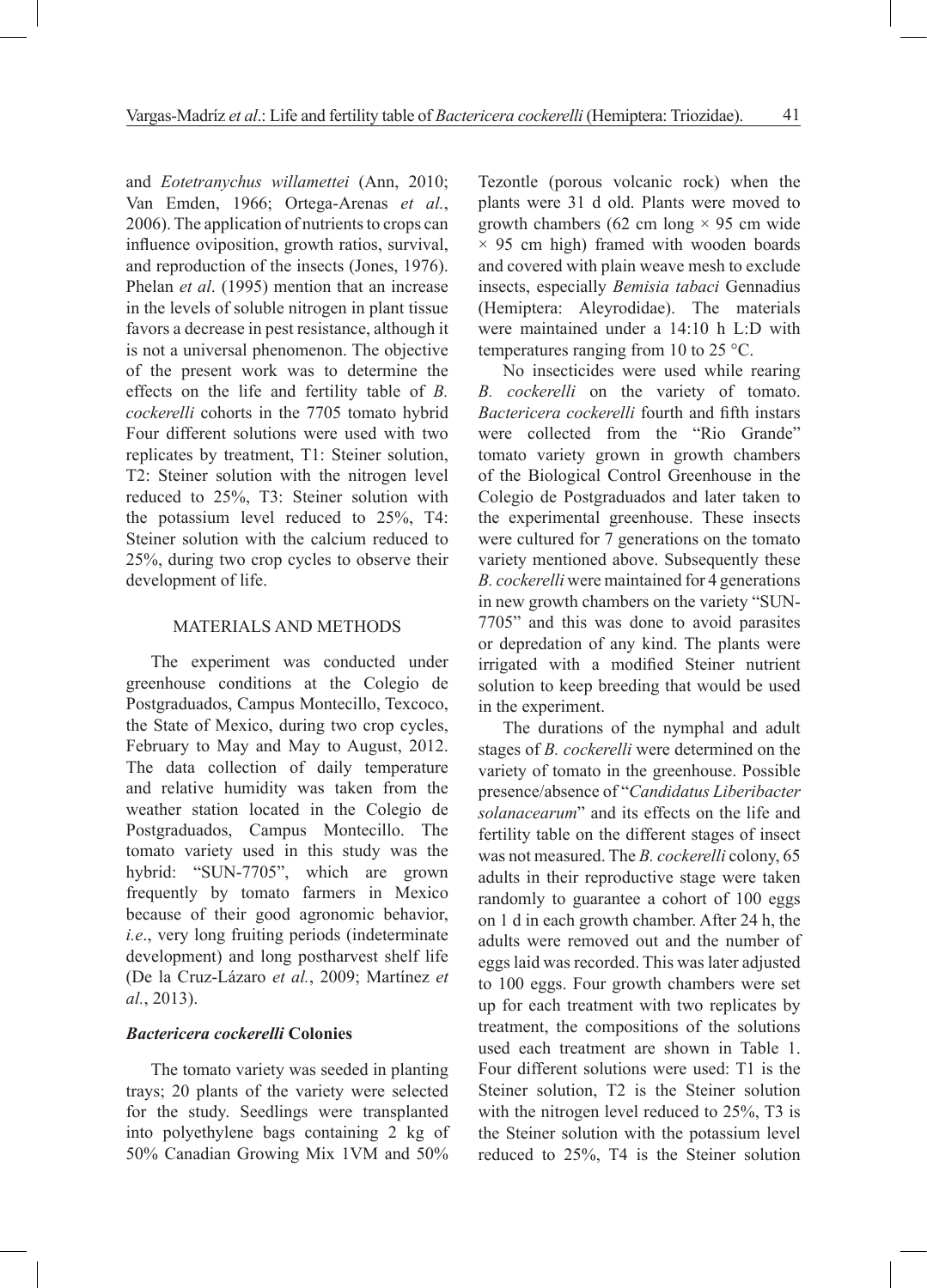|          | T1                 | T <sub>2</sub> | T <sub>3</sub> | T <sub>4</sub> |  |  |  |  |  |  |
|----------|--------------------|----------------|----------------|----------------|--|--|--|--|--|--|
| Elements | (Steiner Solution) | $(N 25\%)$     | $(K 25\%)$     | (Ca 25%)       |  |  |  |  |  |  |
|          | Ppm                |                |                |                |  |  |  |  |  |  |
| N        | 167                | 41.75          | 167            | 167            |  |  |  |  |  |  |
| Ca       | 179                | 179            | 179            | 44.8           |  |  |  |  |  |  |
| K        | 276                | 276            | 69             | 276            |  |  |  |  |  |  |
| P        | 31                 | 31             | 31             | 31             |  |  |  |  |  |  |
| Mg       | 46                 | 46             | 46             | 46             |  |  |  |  |  |  |
| S        | 141                | 141            | 141            | 141            |  |  |  |  |  |  |
| Fe       | 3                  | 3              | 3              | 3              |  |  |  |  |  |  |
| Mn       | 1.14               | 1.14           | 1.14           | 1.14           |  |  |  |  |  |  |
| Cu       | 0.13               | 0.13           | 0.13           | 0.13           |  |  |  |  |  |  |
| Zn       | 0.48               | 0.48           | 0.48           | 0.48           |  |  |  |  |  |  |

Table 1. Nutrient solution used in the research of life table of *B. cockerelli* in the greenhouse (Montecillo, the State of Mexico. Cycles February-May, May-August, 2012).

ppm = parts per million

with the calcium level reduced to 25%, with 5 plants per growth chamber, and 65 adults were introduced per chamber. The measured parameters were: average life expectancy  $(e_x)$ , net reproduction ratio  $(R_0)$ , time of generation (T), intrinsic natural increase ratio  $(r_m)$ , finite increase ratio  $(\lambda)$ , births  $(b)$ , and mortality  $(d)$ in both cycle.

The nutrient solution used was based on the Steiner (1961) universal solution. Two irrigation times a day of 300 mL of the nutrient solution to each plant. In order to observe the effects of nitrogen (N), potassium (K), and calcium (Ca), their amount was decreased in the aforementioned solution to 25% for 100 liters of water.

#### **RESULTS**

The durations of the incubation period for the egg stage of *B. cockerelli* were 14 and 12 days, respectively. In the case of treatment T2, T3, and T4, the durations of the periods were 16, 14, and 12 days, and 12, 13, 14 days, respectively. With regard to the duration of the overlapped nymph stages, it was observed to be 40 and 39 days, respectively, while in T2, T3, and T4, they were 34, 37, and 34 days, and 33, 34, and 31 days, respectively. The adult development stages were: T1, 51 and 52 days; T2, 46 and 50 days; T3, 47 and 51 days; and T4, 48 and 49 days, respectively. The durations of the whole lifecycle (egg-adult) were: T1, 77 and 81 days; T2, T3, and T4, 70, 74, and 70 days; and 76, 76, and 73 days, respectively (Table 2).

In the life table, the functions  $(n_x)$  of each of the treatments (100%, nitrogen, potassium, and calcium at 25%) were graphed to obtain the corresponding survival curves (Fig. 1 A and B). It can be observed that for all T1, T2, T3, and T4, in the first 23 days in both cycles, there was a moderate mortality in the egg stage of *B. cockerelli*. There greatest mortality was in the nymph 1 and 2 stages, followed by a relative low mortality in the adult stage and in cycle duration. Treatment T1 differs in the curves by effect of the treatments T2, T3, and T4, showing a lower mortality in the stages of the insect as well as in cycle duration, it being longer in T1 than in any of the other treatments in both cycles.

With regard to mean life expectancy  $(e_x)$ , high values were observed in both cycles under treatment T1, mainly because in this treatment, the population of *B. cockerelli* lived longer than in the rest of the treatments (Table 3).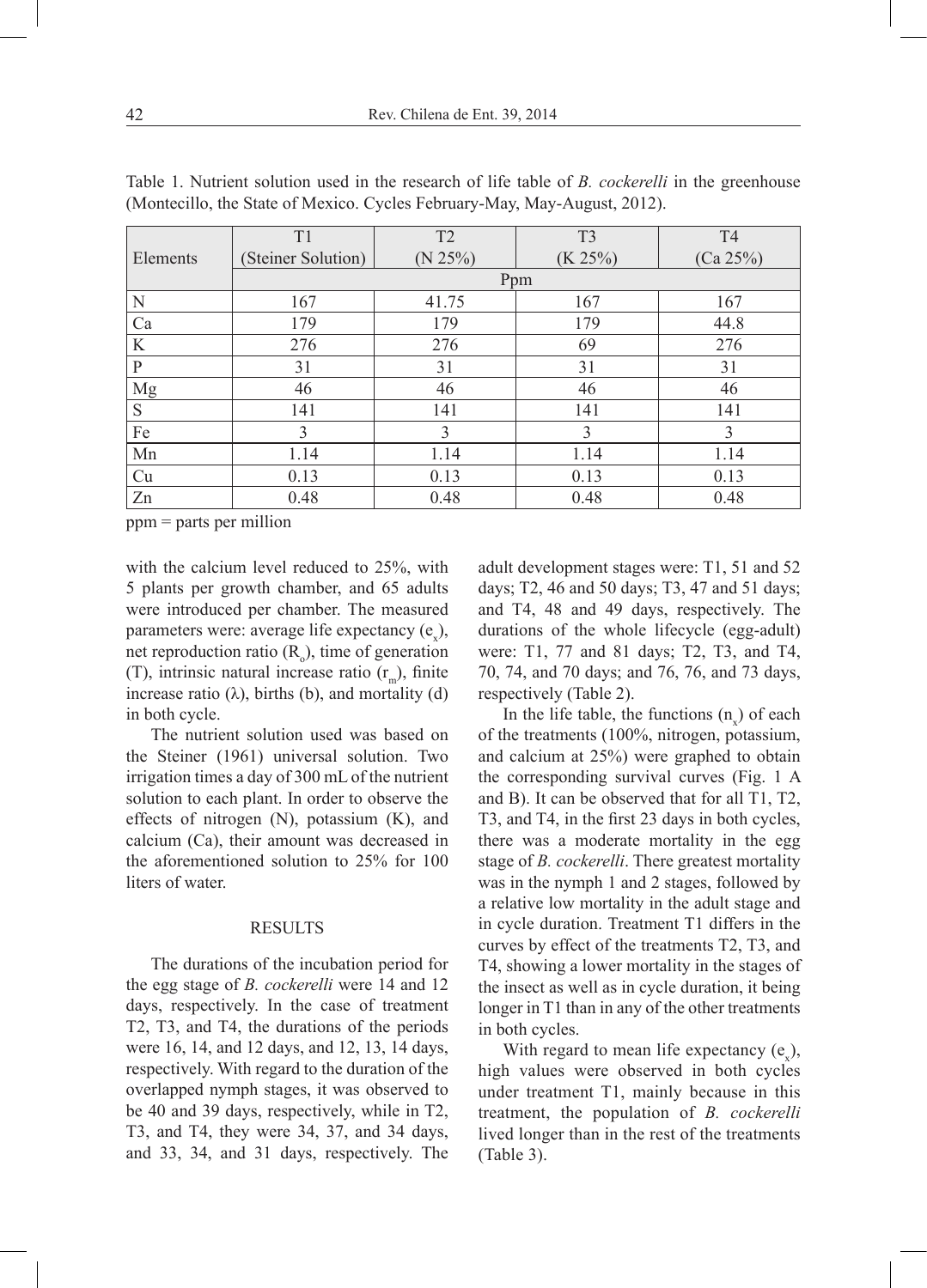| <b>Stages</b> | T1 | T <sub>2</sub>     | T <sub>3</sub> | T <sub>4</sub>   | <b>Stages</b> | T1 | T <sub>2</sub> | T <sub>3</sub> | T <sub>4</sub> |
|---------------|----|--------------------|----------------|------------------|---------------|----|----------------|----------------|----------------|
|               |    | February-May Cycle |                | May-August Cycle |               |    |                |                |                |
| Days          |    |                    |                |                  | Days          |    |                |                |                |
| Egg           | 14 | 16                 | 14             | 12               | Egg           | 12 | 12             | 13             | 14             |
| Nymph 1       | 17 | 18                 | 17             | 16               | Nymph 1       | 15 | 15             | 16             | 14             |
| Nymph 2       | 17 | 18                 | 14             | 14               | Nymph 2       | 11 | 14             | 14             | 15             |
| Nymph 3       | 18 | 20                 | 14             | 15               | Nymph 3       | 14 | 15             | 15             | 16             |
| Nymph 4       | 18 | 18                 | 15             | 18               | Nymph 4       | 16 | 17             | 15             | 17             |
| Nymph 5       | 22 | 19                 | 19             | 21               | Nymph 5       | 21 | 17             | 20             | 18             |
| Adult         | 51 | 46                 | 47             | 48               | Adult         | 52 | 52             | 53             | 51             |
| Egg-Adult     | 77 | 70                 | 74             | 70               | Egg-Adult     | 81 | 76             | 76             | 73             |

Table 2. Duration of the egg, nymph, and adult stages of *B. cockerelli* under different fertilization treatments in 7705 tomato hybrid (Montecillo, the State of Mexico. Cycles February-May, May-August, 2012).

Note: The time of development from the egg to adult is not the sum of the different stages because do not necessarily at the end of one stage indicate the star of the next stage.

Table 3. Mean life expectancy of *B. cockerelli* under different fertilization treatments in 7705 tomato hybrid (Montecillo, the State of Mexico. Cycles February-May, May-August, 2012).

|             | T1      | T2        | <b>T3</b>          | <b>T4</b>          | T <sub>1</sub> | <b>T2</b>        | <b>T3</b>      | <b>T4</b>          |  |
|-------------|---------|-----------|--------------------|--------------------|----------------|------------------|----------------|--------------------|--|
| <b>DAYS</b> |         |           | February-May Cycle |                    |                | May-August Cycle |                |                    |  |
| (X)         | $(e_x)$ | $(e_{x})$ | $(e_x)$            | $(e_{\mathbf{x}})$ | $(e_x)$        | $(e_x)$          | $(e_{\gamma})$ | $(e_{\mathbf{y}})$ |  |
| $\theta$    | 53.24   | 40.10     | 43.69              | 40.90              | 52.14          | 39.75            | 41.69          | 41.08              |  |
| 5           | 48.24   | 35.10     | 38.69              | 35.90              | 47.14          | 34.75            | 36.69          | 36.08              |  |
| 10          | 43.24   | 30.10     | 33.69              | 30.90              | 42.14          | 29.75            | 31.69          | 31.08              |  |
| 15          | 41.53   | 28.79     | 34.18              | 31.66              | 41.44          | 33.18            | 31.60          | 30.66              |  |
| 20          | 38.31   | 27.16     | 32.84              | 28.63              | 42.28          | 33.10            | 34.50          | 30.20              |  |
| 25          | 34.15   | 27.56     | 32.56              | 27.87              | 37.78          | 32.94            | 30.00          | 29.19              |  |
| 30          | 29.54   | 24.10     | 27.56              | 23.07              | 32.78          | 28.23            | 25.00          | 24.41              |  |
| 35          | 24.54   | 19.10     | 22.56              | 18.36              | 27.78          | 23.23            | 20.15          | 19.57              |  |
| 40          | 19.54   | 15.08     | 17.56              | 14.28              | 22.78          | 18.39            | 16.11          | 15.78              |  |
| 45          | 14.38   | 11.87     | 13.48              | 10.88              | 17.90          | 14.73            | 13.24          | 12.37              |  |
| 50          | 12.38   | 9.41      | 10.72              | 8.16               | 15.20          | 11.93            | 11.23          | 9.78               |  |
| 55          | 10.46   | 5.91      | 7.40               | 6.32               | 12.04          | 9.08             | 9.71           | 8.04               |  |
| 60          | 8.01    | 3.71      | 4.60               | 4.06               | 9.91           | 5.86             | 7.37           | 5.78               |  |
| 65          | 5.17    | 1.72      | 2.80               | 1.79               | 8.01           | 3.25             | 6.21           | 3.05               |  |
| 70          | 2.44    | $\Omega$  | 1.17               | $\Omega$           | 4.69           | 1.75             | 3.10           | 1.00               |  |
| 75          | 0.50    | $\Omega$  | $\mathbf{0}$       | $\theta$           | 1.86           | $\theta$         | $\theta$       | $\theta$           |  |

(X)= age interval in time units,  $(e_x)$ = mean life expectancy of the individuals of the population at the beginning of interval x.

In the fertility table, the following parameters were analyzed: net reproduction ratio  $(R_0)$ , intrinsic natural increase ration  $(r_m)$ , time of generation (T), finite increase ratio  $(\lambda)$ , natality (b), and mortality (d), obtained from each of the

treatments T1, T2, T3, and T4, condensed in Table 4. For a greater precision of the intrinsic natural increase ratio (r<sub>m</sub>), the Lotka equation (Σ  $exp(-rmx)$  lx  $mx = 1$ ) was used to fit the value of r<sub>m</sub> through trial and error (Vera *et al.*, 2002).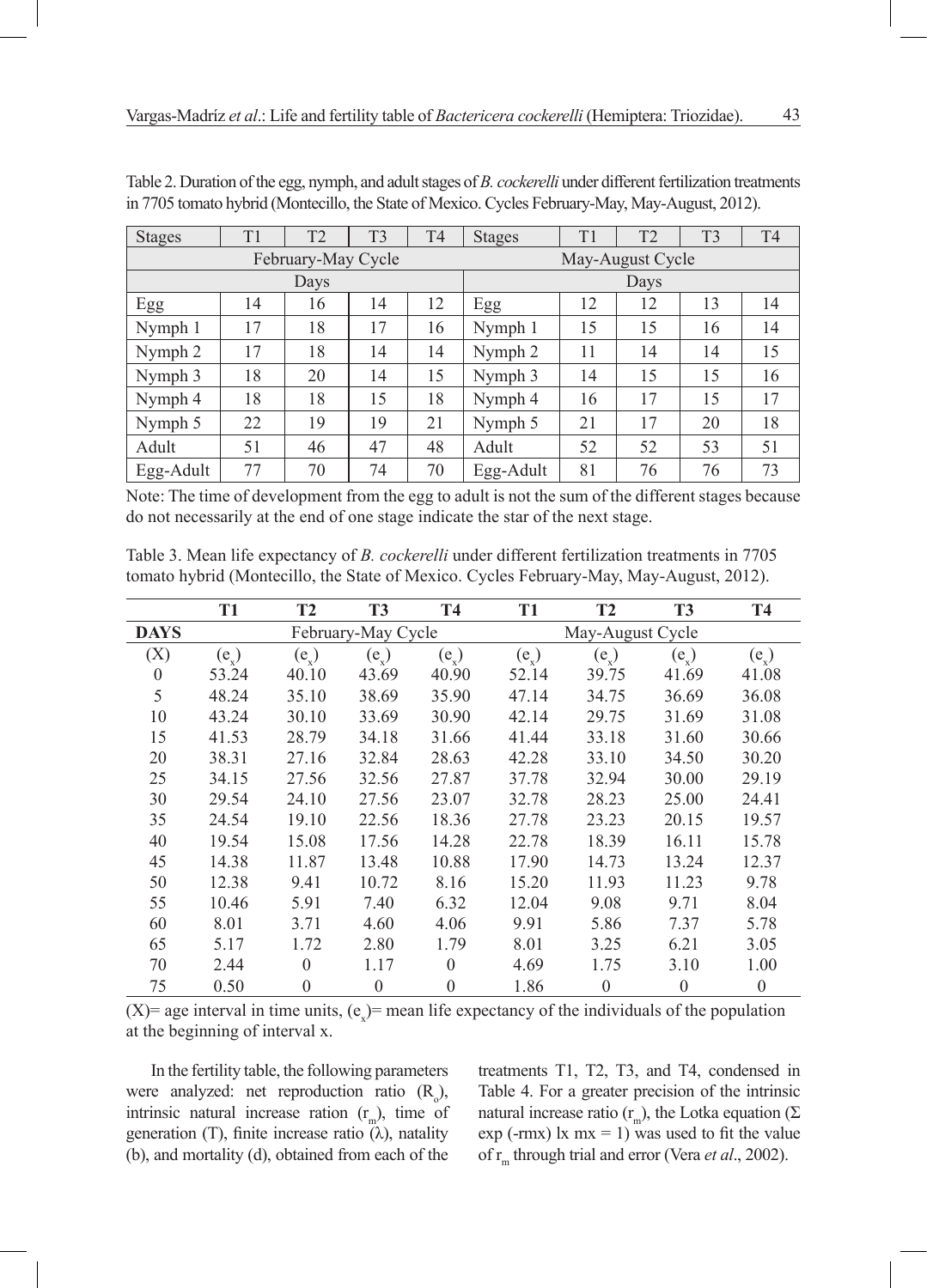The greatest value for the reproduction ration (R<sub>o</sub>) of *B. cockerelli* was obtained in treatment T1, followed by treatments T2, T3, and T4, this latter being the one with the lowest value, and thus the least favorable for the reproduction of *B. cockerelli* in both cycles. With regard to the intrinsic natural increase ratio  $(r)$ , treatments T1 and T2 had higher values than did treatments T3 and T4, favoring a population increase in the February-May cycle; however, in the May-August cycle, the highest value of  $(r<sub>m</sub>)$  was obtained from T3, it being greater than the other treatments and the one that most favored an increase in population. Regarding time of generation (T), the highest value was obtained in T1 for both cycles, thus making this treatment the one that most benefitted the generational development of the insect. With regard to the finite increase ratio  $(\lambda)$  for the February-May cycle, treatments T1 and T2 showed higher values than did the other treatments. This indicates that these treatments favorably increased the

population of *B. cockerelli*. In the case of the May-August cycle, the finite increase ratio  $(λ)$  was greater in T3 than in any of the other treatments, indicating that this treatment can favorably increase the population of the insect. Regarding the results for natality (b) in the February-May cycle, the highest value was observed in treatment T2, and for the May-August cycle, the treatment with the highest natality (b) value was T3. Mortality (d) in the February-May cycle was greatest in T3, and in the May-August cycle, it was in T2. This indicates that in these treatments, the survival of the insects was less favorable (Table 4).

The fertility of *B. cockerelli* in all four cohorts showed that in T1, the insect began its reproduction at 30 and 35 days old; in T2 at 32 and 30 days; in T3 at 31 and 29 days; and in T4 at 31 and 30 days, respectively (Figs. 2 A and B).

Treatment T1 showed a beginning of reproduction of *B. cockerelli* at 30 and 35



Figure 1. Survival curves (Number of individuals= $n<sub>x</sub>$ ) of *B. cockerelli* under different fertilization treatments in 7705 tomato hybrid (Montecillo, the State of Mexico. Cycles (A) February-May, (B) May-August, 2012).



Figure 2. Fertility of *B. cockerelli* under different fertilization treatments in 7705 tomato hybrid (Montecillo, the State of Mexico. Cycles (A) February-May, (B) May-August, 2012).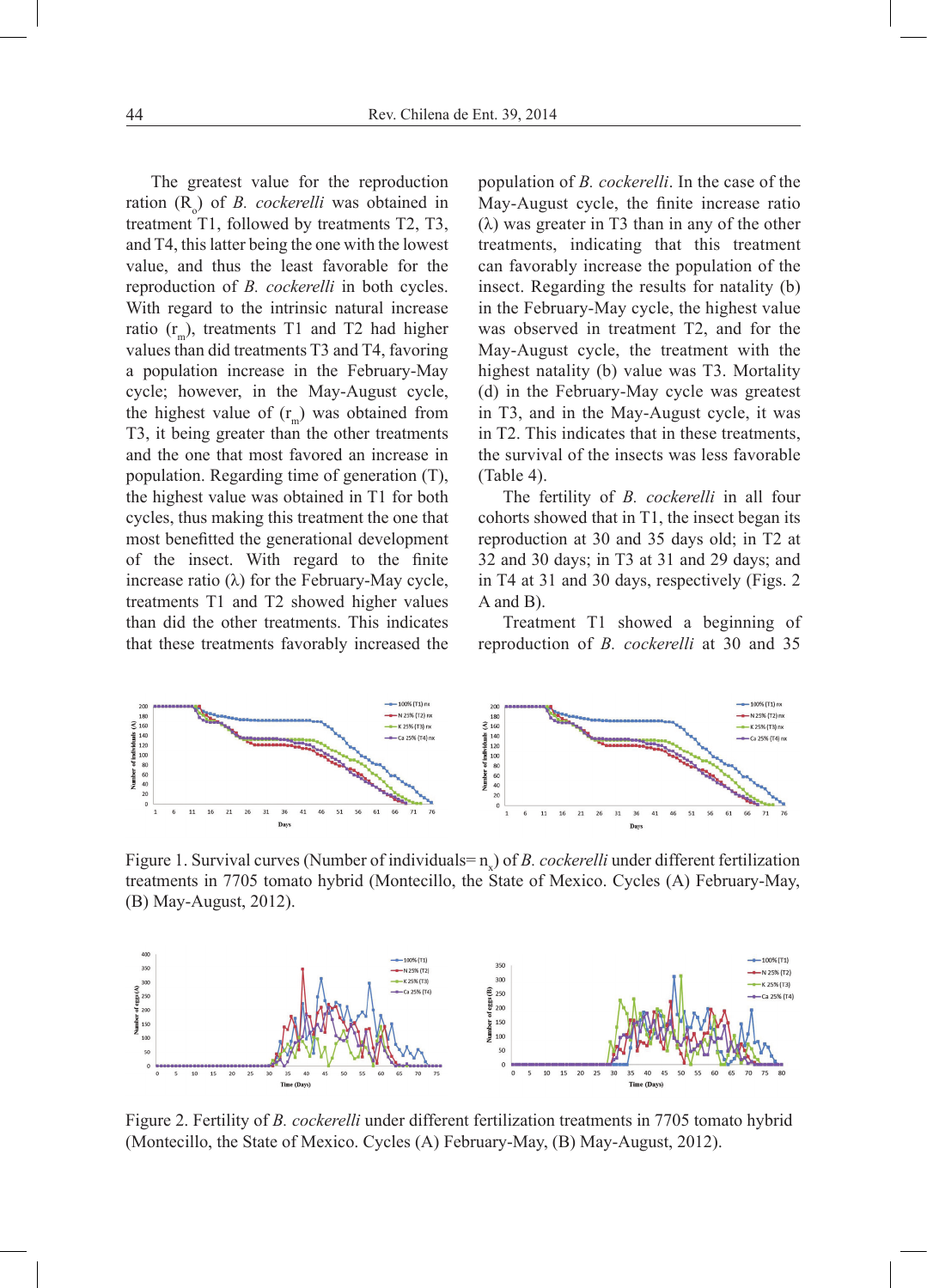days of age, respectively. In this treatment, a greater fertility and a greater number of females was observed than in any of the other treatments in both cycles. However, the

highest average number of eggs per female in the February-May cycle was that of T3, and in the case of the May-August cycle, it was that of T1 (Table 5).

Table 4. Reproduction parameters of *B. cockerelli* under different fertilization treatments in 7705 tomato hybrid (Montecillo, the State of Mexico. Cycles February-May, May-August, 2012).

| Cycles       | 7705<br>Hybrid | $(R_0)$ | $(r_m)$ | $(r_m)$<br>exact | (T)   | $(\lambda)$ | natality<br>(b) | mortality<br>(d) |
|--------------|----------------|---------|---------|------------------|-------|-------------|-----------------|------------------|
| February-May | T1             | 28      | 0.067   | 0.069            | 49.72 | 1.06        | 0.082           | 0.015            |
| May-August   | T1             | 24.78   | 0.060   | 0.064            | 52.86 | 1.06        | 0.069           | 0.009            |
| February-May | T <sub>2</sub> | 21.49   | 0.066   | 0.068            | 46.30 | 1.06        | 0.085           | 0.019            |
| May-August   | T <sub>2</sub> | 20.03   | 0.059   | 0.063            | 50.51 | 1.06        | 0.073           | 0.014            |
| February-May | T <sub>3</sub> | 9.73    | 0.047   | 0.050            | 47.44 | 1.04        | 0.070           | 0.023            |
| May-August   | T <sub>3</sub> | 20.7    | 0.068   | 0.073            | 44.37 | 1.07        | 0.078           | 0.010            |
| February-May | T <sub>4</sub> | 7.68    | 0.042   | 0.045            | 47.61 | 1.04        | 0.058           | 0.016            |
| May-August   | T <sub>4</sub> | 11.15   | 0.049   | 0.054            | 48.51 | 1.05        | 0.061           | 0.012            |

 $(R_0)$  = Reproduction ratio,  $(r_m)$  = intrinsic natural increase ratio,  $(T)$  = time of generation,  $(\lambda)$  = finite increase ratio, (b)= natality,  $\ddot{d}$ )= mortality.

Table 5. Accumulated fertility of *B. cockerelli* under different fertilization treatments in 7705 tomato hybrid (Montecillo, the State of Mexico. Cycles February-May, May-August, 2012).

| Cycles       | 7705<br>Hybrid | Females<br>x growth<br>chamber<br>$(1 \text{ and } 2)$ | Eggs<br>growth<br>chamber<br>(1) | Eggs<br>growth<br>chamber $(2)$ | Accumulated<br>sum | Average<br>eggs per<br>female |
|--------------|----------------|--------------------------------------------------------|----------------------------------|---------------------------------|--------------------|-------------------------------|
| February-May | T1             | 92                                                     | 3160                             | 2779                            | 5939               | 64.55                         |
| May-August   | T1             | 72                                                     | 2558                             | 2397                            | 4955               | 68.81                         |
| February-May | T <sub>2</sub> | 59                                                     | 1947                             | 2352                            | 4299               | 72.86                         |
| May-August   | T <sub>2</sub> | 61                                                     | 2092                             | 1915                            | 4007               | 65.68                         |
| February-May | T <sub>3</sub> | 65                                                     | 2841                             | 2406                            | 5247               | 80.72                         |
| May-August   | T <sub>3</sub> | 71                                                     | 1885                             | 2448                            | 4333               | 61.02                         |
| February-May | T4             | 70                                                     | 1574                             | 1353                            | 2927               | 41.81                         |
| May-August   | T4             | 66                                                     | 1450                             | 2163                            | 3613               | 54.74                         |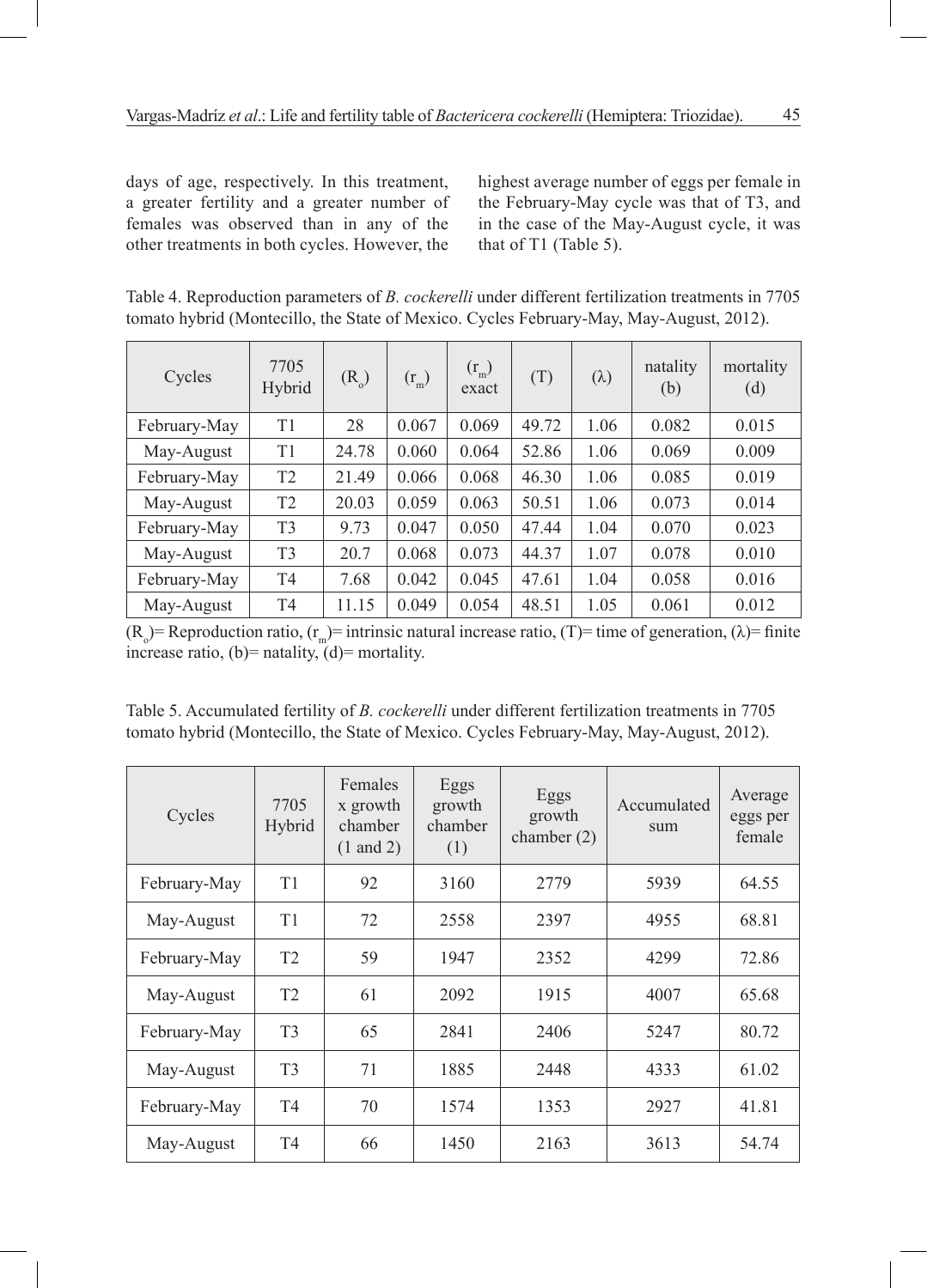#### DISCUSSION

The susceptibility of the development of the psyllid varied in function of the treatments that were administered in each of the reproduction chambers. In general, there was a lower tolerance to the development of the psyllid in T4. Regarding the duration of the incubation period for the egg stage of *B. cockerelli* in the February-May and May-August, 2012 cycles in the 7705 tomato hybrid, a variation was observed in the development behavior of the egg, both in cycles and in treatments. For T1 they were 14 and 12 days, for T2 they were 16 and 12 days, for T3 they were 14 and 13 days, and for T4 they were 12 and 14 days, respectively. These results agree with those reported by Vargas-Madríz *et al*. (2011) who pointed out that the duration of the incubation period of the eggs of *B. cockerelli*, grown on "Charanda F1" variety, is 7 and 13 days in the period from October to December, and in the "Rafaello" variety it is 8 and 10 days in the period from January to March. The do not, however, agree with the results reported by Abdullah (2008) who mentions that the incubation period for the egg stage was from 6 to 8 days; while Yang & Liu (2009), reported that it was 5 days in eggplant and 5.9 days in bell pepper. Yang *et al*. (2010) mentioned that under laboratory conditions, the development of the egg was in 6.5 days, while in the field it was 4.4 days. Ortega-Arenas *et al*. (2006) reported a significant increase ( $p \le 0.05$ ) in the number of eggs of white fly *Trialeurodes vaporariorum*  (West.) when increasing the supply of nitrogen. Likewise, they point out that N concentration influenced the ratio of oviposition in the same species. These results agree with those observed in the present work, given that treatments T1, T3, and T4 had a greater number of hatched eggs than did the initial cohort of 200 eggs per treatment in the reproduction chamber. This is regarding T2, where there were fewer hatched eggs, which indicates that by increasing the amount of nitrogen in the other treatments, the number of hatched eggs also increases.

With regard to the duration of the overlapping nymph stages, it was observed that in T1 they were 40 and 39 days; T2, 34 and 33 days; T3, 37 and 33 days; and T4, 34 and 31 days, respectively. These results agree with those reported by Vargas-Madríz *et al*. (2011), who reported that the duration of the nymph stages in "Charanda F1" tomato varieties was 32 and 42 days, and in "Rafaello" it was 31 and 41 days, respectively, for the October to December and January to March periods. However, they do not agree with the results reported by Pack (1930), Knowlton & Janes (1931), who mentioned that the time of development, was from all is 2 to 21 days. On the other hand, Yang  $& Liu (2009)$ , indicate that nymph development in egg plant was 19.1 days, while in bell pepper it was 20.2 days. Yang *et al*. (2010) mentioned that nymph development in the field was 15.9 days, and under laboratory conditions it was 15.2 days. Asghar (2011) stated that nymph development in Agria and Marfona varieties of potato, nymph development was 22.3 and 18.2 days, respectively. These results are similar to those reported by Adkisson (1958), who found approximately three times more *Anthonomus grandis* larvae in cotton that had received high fertilizer doses than in unfertilized systems. The mentioned results agree with those found in the present study, given that T1 was the treatment that showed a greater number of nymphs than any other treatment. Likewise, Ortega-Arenas *et al*. (2006) mentioned that the number of white fly *Trialeurodes vaporariorum* (West.) nymphs increased significantly ( $p \leq 0.05$ ) as the nitrogen supply increased. These results agree with those found in the present research since in T1, T3, and T4 there was a greater number of nymphs than in T2. This indicates that increasing nitrogen (T1) can increase the number of nymphs in a population of *B. cockerelli*.

With regard to the duration of the adult stage, the observations were: T1, 51 and 52 days; T2, 46 and 52 days; T3, 47 and 53 days; and T4, 48 and 51 days, respectively. These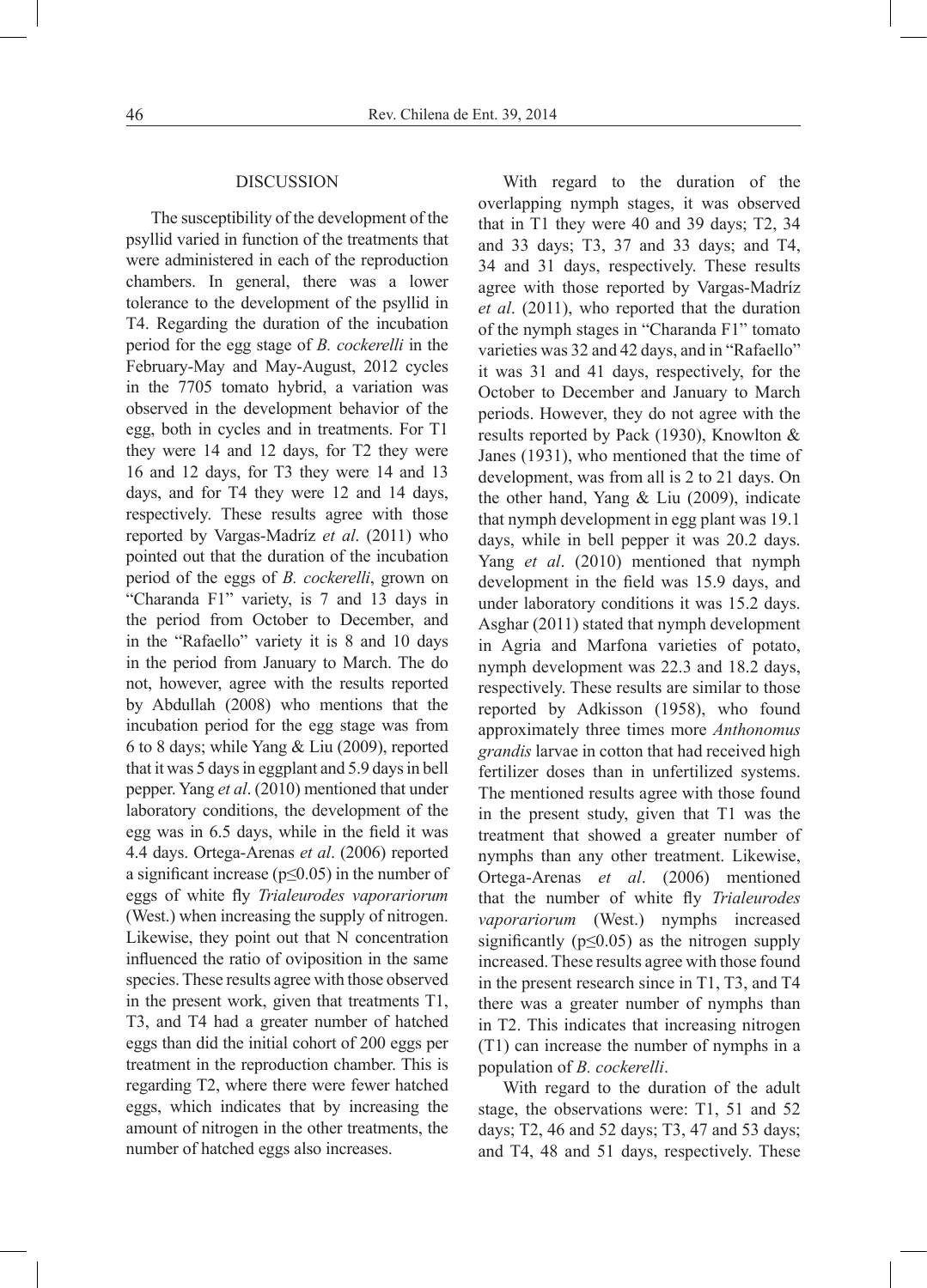results agree with those reported by Vargas-Madríz *et al*. (2011) who mentioned that the duration of the adult stage in "Charanda F1" is 44 and 41 days, and in "Rafaello" it is 45 and 42 days, respectively. As for the egg-adult duration, T1 was 77 and 81 days; T2, 70 and 76 days; T3, 74 and 76 days; and T4, 70 and 73 days, respectively. These results are similar to those reported by Knowlton (1933) who found that *B. cockerelli* adults are capable of surviving for a long period of time (17 to 96 days), and also with those reported by Vargas-Madríz *et al*. (2011) who mentioned that the duration of the whole cycle (egg-adult) in "Charanda F1" was 63 and 69 days and in "Rafaello" it was 68 and 70 days, respectively. Nevertheless, they do not agree with the results reported by Abdullah (2008), who found that the full lifecycle of *B. cockerelli* is 34 days. Yang & Liu (2009) stated that the complete lifecycle in eggplant is 24 days, and in bell pepper it is 26 days. Yang *et al*. (2010) mentioned that that duration from egg to adult of this insect in the field is 22.4 days, and in the laboratory it is 19.6 days. Wallis (1946) indicated that there is often a great variation from one year to the next in the population densities of *B. cockerelli* found in commercial and non-commercial plants.

The results regarding the durations of egg, nymph, adult, and biological cycle do not agree with some research works done on this insect, as previously mentioned. These differences could be due to the different host plants, varieties used, and environmental conditions where the experiments were carried out. With regard to the results of live adults per treatment, Scriber (1984) indicates that there is an increase in the aphid and mite populations when there is nitrogen fertilization. Also, it has been observed that herbivorous insects associated to the *Brassica* crops show an increase in their populations as a response to increases in the levels of N in the soil (Letourneau, 1988). This is related with the results obtained for live adults per treatment, since the treatment that had the lowest number

of adults was T2, as compared against T1. In the case of potassium and calcium, Marschner (1992) mentions that plants with a deficiency of these elements are more susceptible than plants with adequate supply of potassium and calcium. This does not agree with the result obtained in this study, since T3 showed more live adults than did T2 and T4. Likewise, T4 showed more live adults than did T2.

There is often a great variation from one year to the next regarding the numbers in *B. cockerelli* populations found in the host plants, both commercial and non-commercial (Wallis, 1946). It is considered a species that develops according to temperature, this is to say, its lifecycle is affected by extremely cold or extremely hot conditions. List (1939) and Pavlista (2002) stated that exposure for one or two hours to temperatures of 32.2 ºC and 38.8 ºC were lethal, decreasing or stopping oviposition, egg hatching, and the survival of nymphs. Another factor that can influence the behavior of *B. cockerelli* is management of plant fertility, which in turn can affect the abundance of this insect. The application of mineral amendments to the crops has been found to influence the survival of insects (Jones, 1976; Clara & Altieri, 2006). A clear example of this was the results obtained in the survival curves of both cycles, since it was observed that in treatments T2, T3, and T4 there was a moderate mortality of *B. cockerelli* eggs in the first 23 days, while in the nymph stages 1 and 2, there was greater mortality, followed by a lower mortality in the adult stage. There was a similar range in life duration in both cycles in the mentioned treatments. These data agree with those reported by Davis (1937), Liu & Trumble (2006a), Yang & Liu (2009), and Vargas-Madríz *et al.* (2011) who mentioned that adult *B. cockerelli* are capable of surviving for a long period of time, from 17 to 96 days. In the case of *Frankliniella occidentalis* populations, Brodbeck *et al*. (2001) stated that the populations of this insect in tomato crops that receive high ratios of nitrogen fertilization were significantly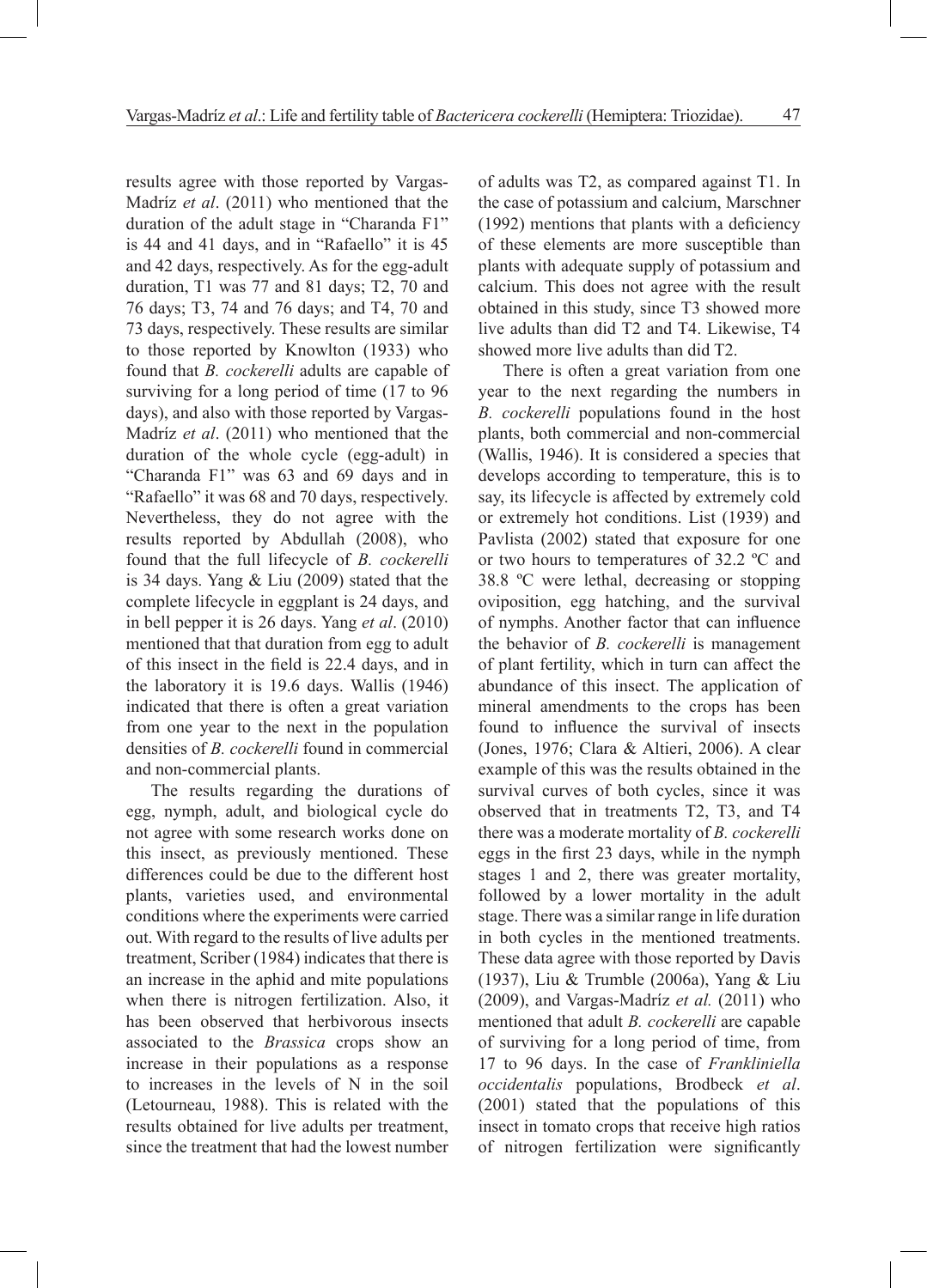greater. These results are similar to those observed in the present research, since it was observed that in T1, T3, and T4, there were higher values than did T2, which had a low adult population during the cycle.

*B. cockerelli* is considered a species that develops according to temperature. This is to say, its lifecycle is affected by extremely cold or extremely hot conditions (Knowlton, 1933; List, 1939). Moreover, there is a variation in the size of populations from one year to the next, depending on the host plants (Wallis, 1946). On the other hand, Huber (1980), Marschner (1992), and Meyer & Root (1993) mentioned that mineral nutrients can increase or decrease plant resistance or tolerance to pests, and also that there is a strong interaction between the impact of insects and soil fertility. This was observed in the parameter of mean life expectancy  $(e_x)$ , for which the highest values in both cycles were obtained in T1, where the population of *B. cockerelli* lived longest. It was also found that the first stages are the ones that show the greatest life expectancy and a natural tendency to decrease the value of this population parameter as the age of the insect increases. These results are similar to those reported in other studies on life tables in species like *Brevicoryne brassicae* (L.) (Rivera, 1990) and *Dactylopius coccus* (Mendez-Gallegos *et al.* 1993), as well as mean life expectancy of *B. cockerelli* in two tomato varieties under greenhouse conditions (Vargas-Madríz *et al.*, 2011). In these studies, it is mentioned that there is a tendency to decrease the value of this population parameter as the age of the insect increases. On the other hand, Huber & Willhelm (1988) mention that mineral nutrition of the plants can be considered as an environmental factor that can be manipulated with relative ease, although it is not frequently recognized. This factor has also always been an important control component of both pests and disease.

An optimum fertilization that supplies a balance of elements can stimulate resistance to insect attack (Clara & Altieri, 2006), like the

increase in soluble N levels in plant tissue can reduce pest resistance; although it is possible that this is not a universal phenomenon (Phelan *et al*., 1995). Likewise, management of soil fertility can influence insect oviposition, growth ratio, survival, and reproduction (Jones, 1976). This could be seen in the results obtained for the reproduction ratios  $(R_0)$  of both cycles: February to May and May to August, where the highest reproduction values were found in T1 with 28 and 24.78, respectively; while the lowest values were found in T4 with 7.68 and 11.15, respectively. The dose of T4 was the one that least favored the development of *B. cockerelli* in both cycles. With regard to the intrinsic natural increase ratio  $(r_m)$  and the finite increase ratio (1), in the February to May cycle the highest values were those of T1 (0.069 and 1.06) and T2 (0.069 and 1.06), and the lowest values were those of T3 (0.050 and 1.04) and T4 (0.045 and 1.04), respectively. The last two were the ones that least favored the increase of this insect. In the May to August cycle, the highest values of  $(r_m)$  and  $(\lambda)$  corresponded to T3 (0.073) and (1.07), followed by T1 (0.064) and (1.06), T2  $(0.064)$  and  $(1.06)$ , and finally the lowest values of these parameters corresponded to T4 (0.054) and (1.05), respectively. With regard to the results of natality (b) and mortality (d) for the February to May cycle, T2 showed the highest natality value (0.085), being greater than the other treatments; the highest mortality was that of T3 (0.023). In the May to August cycle, the treatment with the highest natality was that of T3 (0.078), while T2 was the treatment with the highest value of mortality (0.014). The obtained results agree with the results found by Yang & Liu (2009), who state that the reproduction ratio, the intrinsic natural increase ratio, and the finite increase ratio differ depending on the host plant. On the other hand, the results of  $R_{o}$  obtained in both cycles for T1, T2, and T3 do not agree with those obtained by Yang *et al*. (2010), Asghar (2011), and Vargas-Madríz *et al.* (2011). Despite the low  $R_0$  values found in both cycles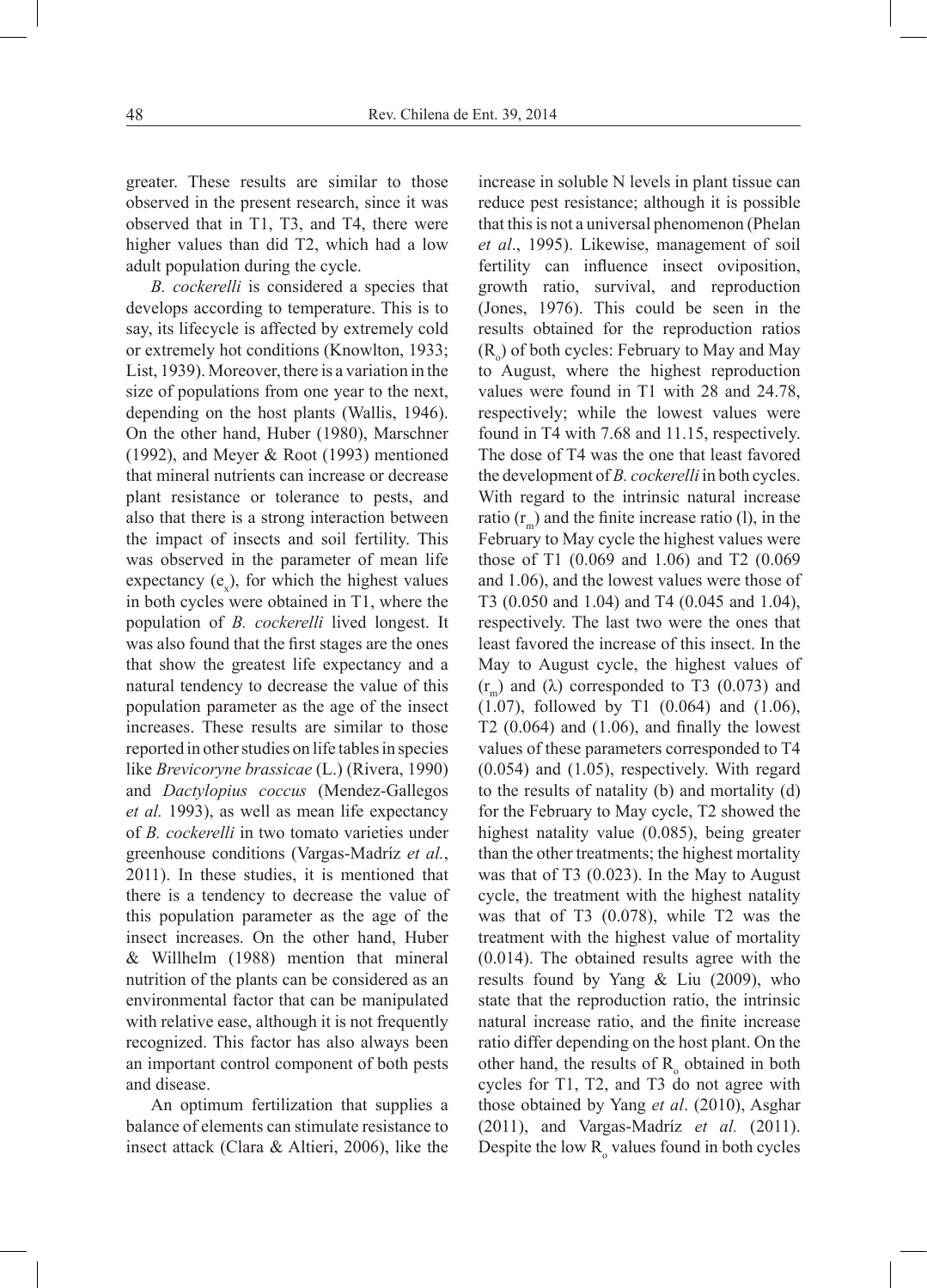of this study, those of T4 were similar to those reported by the mentioned authors. In the case of the intrinsic natural increase ratio  $(r<sub>m</sub>)$ , the results obtained agree with those reported by Asghar (2011) and Vargas-Madríz *et al.* (2011) who obtained a natural increase range of *B. cockerelli* from 0.035 to 0.059 in tomato plants and different potato varieties. They do not, however, agree with the results reported by Yang & Liu (2009), and Yang *et al*. (2010) who give higher natural increase values for this insect, with a range from 0.10 to 0.19 in potato, eggplant, and bell pepper. The results obtained for the finite increase ratio (λ) agree with those obtained by Yang & Liu (2009), Yang *et al*. (2010), Asghar (2011), and Vargas-Madríz *et al.* (2011) who reported a value of 1 for this parameter. With regard to the time of generation (T), the highest value in both cycles was that of T1 (49.72 and 52.86), although it did not show an intrinsic natural increase ratio  $(r<sub>m</sub>)$  lower than the population (0.069 and 0.064). These results for time of generation are similar to those reported by Yang & Liu (2009), Asghar (2011), and Vargas-Madríz *et al.* (2011) who reported ranges for time of generation going from 40 to 50 days, but they do not agree with those reported by Yang *et al*. (2010) who mentioned lower generation values for this insect, both in the field and in the laboratory. It was also observed in the results from both cycles that as the intrinsic natural increase ratio  $(r_m)$ increased, the time of generation (T) decreases, and vice versa. These results are similar to those reported in studies on life tables of *Hippodamia convergens* Guérin (Cervantes, 1989), *Brevicoryne brassicae* L. (Rivera, 1990), and *B. cockerelli* (Vargas-Madríz *et al.*, 2011). As for natality (b) and mortality (d) of *B. cockerelli*, in the February to May cycle, the greatest natality was that of T2 and the greatest mortality was that of T3. For the May to August cycle, the greatest natality was that of T3 and the greatest mortality was that of T2. These results agree with those reported by Vargas-Madríz *et al*. (2011), with a similar tendency in both parameters. Regarding the results obtained for the reproduction ratio  $(R_0)$ , intrinsic natural increase ratio  $(r_m)$ , and generation time (T), Scott *et al.* (2005) mention that these life parameters differ among themselves in aphids of the *Aphis glycines*  Matsumura species, which feed on soy leaves lacking K from those that feed on leaves not lacking K. These authors state that K deficient treatments showed greater significances in these parameters regarding aphids feeding on non-deficient leaves. They did not, however, observe any significant difference in the time mean of generation (T) between the treatments. This agrees with the observations in the May to August cycle, where T3 showed a higher value than T2 or T4. It is worth mentioning that the value obtained for T3 was not greater than that of T1. On the other hand, Marschner (1992) mention that the tissues of plants with low contents of both potassium and calcium are more susceptible than the tissues of plants with normal potassium and calcium levels. This did not reflect on the results of the life parameters of *B. cockerelli* obtained in this study, since T3 and T4 did not show greater values in these parameters, with regard to the treatment with normal levels of potassium and calcium.

Adult *B. cockerelli* reach reproductive maturity within 48 hours after hatching; females are mature right after hatching while males take a day to reach maturity. Oviposition generally begins 2 days after mating according to Guedot *et al*. (2012). Oviposition of psyllids is on the edge or underside of the leaves (Knowlton & Janes, 1931; List, 1939; Pletsch, 1947). The fertility of *B. cockerelli* was observed in four cohorts in the periods from February to May and from May to August, with the following results: in T1, reproduction began after 30 and 35; in T2, at 32 and 30; in T3, at 31 and 29; and in T4, at 31 and 30 days of age, respectively. The longest fertility period was found in T1, as well as the greatest oviposition. These results agree with those reported by Vargas-Madríz *et al*. (2011) who state that *B. cockerelli*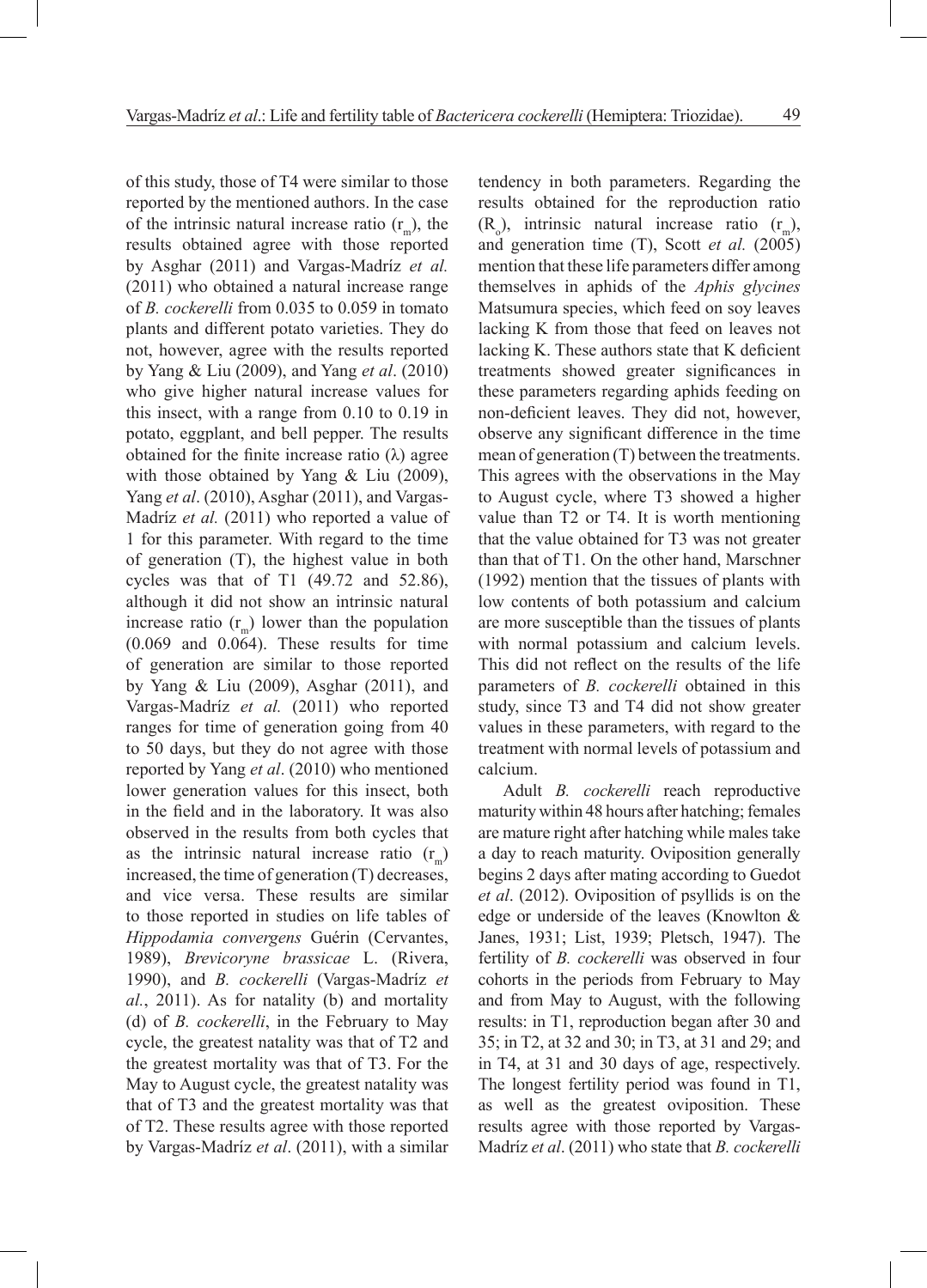begins its reproduction at 34 days of age on the "Charanda F1" variety and at 36 days on "Rafaello" in the October to December cycle in 2009 and the January to March cycle in 2010. These authors mentioned that this insect begins reproduction at 41 days of age in plants under greenhouse conditions. On the other hand, Mittler (1958) commented that the maturity ratio of aphids is more successful in plants with greater nitrogen content. This was seen in the case of *B. cockerelli* in T1 and T3, with regard to T2. However, in T4, this phenomenon was not observed; this last treatment being the one that showed the lowest fertility and oviposition in both cycles. With regard to the period of oviposition, it was 35 days in the February to May cycle, and 43 days in the May to August cycle. These results are similar to those reported by Yang & Liu (2009), who mention that the oviposition period of this insect on eggplant is 53.4 days long, and in bell pepper it lasts 47.0 days. On this, Asghar (2011) mentions that the oviposition period in different potato varieties is within a range from 18.25 to 20.10 days, while Vargas-Madríz *et al*. (2011) mention that the oviposition period of *B. cockerelli* during the October to December cycle in 2009 lasted 42 days, and during the January to March cycle in 2010, it lasted 34 days in tomato varieties under greenhouse conditions. The results obtained for fertility and oviposition do not agree with those reported by Chow *et al.* (2009) who mentioned that nitrogen deficiency in rose bushes favored an increase in pre-oviposition and development time in the *Tetranychus urticae* Koch. mite, while the oviposition ratio increased. The contrary was observed in the present study, since T2 only presented greater values than T4 but not so when compared against T1.

*B. cockerelli* possesses ample capacity to increase its population density, since the female can lay up to 1400 eggs in its lifetime (Knowlton & Janes, 1931). Most studies report increases in the number of insects as a response to the increase in the nitrogen fertilization ratios (Scriber, 1984). According to Van Emden (1966), the increase in the fecundity and development ratios of the *Myzus persicae* green aphid is strongly linked with the increase in the levels of soluble N in leaf tissues. This is related with the results obtained on accumulated egg fertility, average number of eggs per female, and number of females in the February to May cycle, where the treatment with the greatest fertility was T1, with 5939 eggs per cycle, as well as a greater number of females, with a total of 92. Nevertheless, the highest average of eggs per female was that of T3 with a total 80.72 eggs per female. In the cycle from May to August, the treatment that showed the highest accumulated egg fertility, average eggs per female, and number of females was T1, with a total 4955 accumulated eggs, average eggs per female of 68.81, and 72 females per cycle. The results of accumulated egg fertility obtained in T4 agree with those reported by Vargas-Madríz *et al*. (2011) who mentioned that in the fertility table of *B. cockerelli* in the "Charanda F1" and "Rafaello" tomato varieties for the 2009 and 2010 cycles, accumulated egg sums were found of 3,426 and 3,200 for "Charanda F1", and 2,142 and 2,099 for "Rafaello". With regard to the average number of eggs per female, the results obtained are within the ranges reported by Lehman (1930) and Asghar (2011). These authors mentioned that the average number eggs per female can reach from 47.20 to 65. However, the results do not agree with those reported by Abdullah (2008), Liu & Trumble (2006a), Yang & Liu (2009), and Yang *et al*. (2010) who reported higher numbers of oviposition per female, in a range from 147.5 to 1400. On the other hand, the results of females per cohort do not agree with those reported by Vargas-Madríz *et al*. (2011) who mentioned that the number of females for the 2009 and 2010 cycles in "Charanda F1" and "Rafaello" tomato varieties were 117 and 131, and 108 and 118, respectively, evidencing a greater number of females than those reported in this study. According to this, it could be mentioned that T4 least favored the survival and reproduction of the *B. cockerelli* population, also showing lower values for reproduction ratio  $(R_0)$ , intrinsic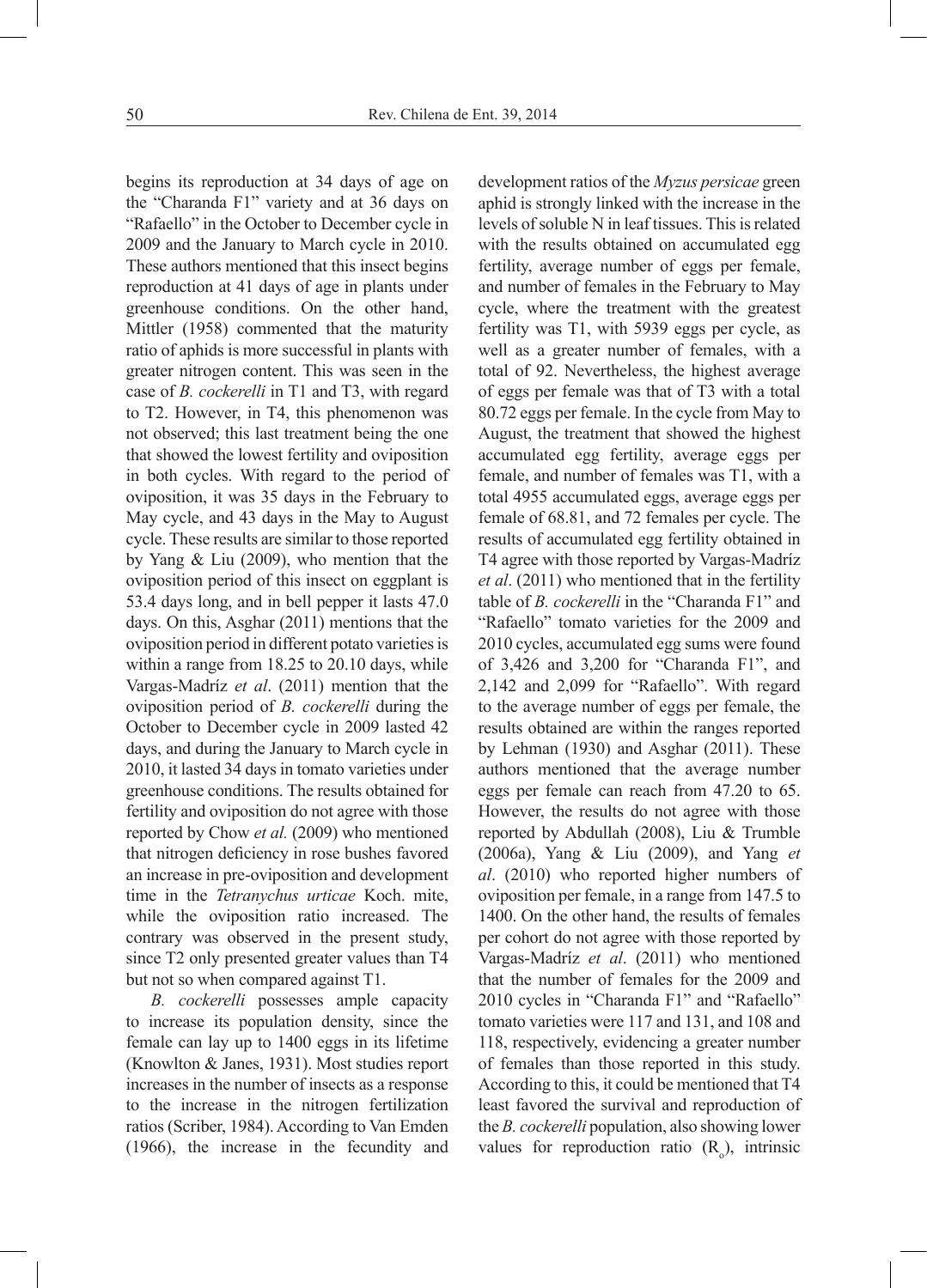natural increase ratio  $(r_m)$ , time of generation (T), and finite increase ratio  $(\lambda)$ . It is possible to infer that calcium probably affects the biology of *B. cockerelli* when the insect reproduces or feeds with this dose of fertilization in the plant. From the results obtained in the four treatments, T1 was found to be the most adequate for the development of *B. cockerelli*, since it showed the highest values for the life parameters evaluated. To this regard, Morales & Carmeli (2001) stated that the preference of oviposition and development of an insect, on a determined host plant, is influenced by age and the environmental conditions in which the crop is grown. Wilson (1994) mentions that adult females of the two spotted mite have a lineal relationship with the nitrogen available in the leaves, and as the concentration of nitrogen increases development is faster and oviposition is greater. These results are similar to those found in the present study, since T1 showed the best development of *B. cockerelli*.

### **CONCLUSIONS**

The lifecycles of *B. cockerelli* in both cycles of the study (February to May and May to August, 2012) were less favorable in the treatment with 25% calcium, lasting 70 and 73 days, respectively. The females can lay an average 2927 and 3613 eggs in the whole cycle, respectively, while each female can lay an average 41.81 and 54.74 eggs in its lifetime. The oviposition timescales of the females were 39 and 43 days, respectively. Moreover, in this same treatment, the mean life expectancy  $(e_x)$ , ratio of reproduction  $(R_0)$ , intrinsic natural increase ratio (r<sub>m</sub>), and finite increase ratio (λ) were lower than in all the other treatments, it is considered that this element alter / affect the biologic cycle of *B. cockerelli* in both cycles.

## ACKNOWLEDGMENT

To the Consejo Nacional de Ciencia y Tecnología (CONACYT) for the economic support for the development of the research and to M. Sc. Alfonso Luna Cruz, M. Sc. Martha Lázaro Dzul, and Mr. Pablo for technical and logistic assistance with the research.

#### LITERATURE CITED

- Abdullah, N. M. 2008. Life history of the Potato psyllid *Bactericera cockerelli* (Homoptera: Psyllidae) in controlled environment agriculture in Arizona, Department of Plant Protection, Faculty of Agriculture, Sana'a University, Sana'a, Yemen. *African Journal of Agricultural Research*, *3* (1): 1-2.
- ADKISSON, P. L. 1958. The influence of fertilizer applications on population of *Heliothis zea*  and certain insect predators. *Journal of Economic Entomology*, *51*: 757-759.
- Ann, G. W. 2010. Effects of nitrogen and potassium fertilizer on Willamette spider mite (*Eotetranychus willamettei*) (Acari: Tetranychidae); *In*: tesis master of science in agriculture, with specialization in plant protection science. The Faculty of California Polytechnic State University. San Luis Obispo. pp. 1-30.
- Asghar, F. S. A. 2011. Population density and life-history parameters of the psyllid *Bactericera nigricornis* (Forster) on four commercial cultivars of potato. *Crop Protection*, *30*: 844-848.
- Brodbeck, B., J. Stavisky, J. Funderburk, P. ANDERSEN & S. OLSON, 2001. Flower nitrogen status and populations of *Frankliniella occidentalis* feeding on *Lycopersicon esculentum*. *Entomologia Experimentalis Applicata*, *99*: 165-172.
- CARTER, W. 1939. Injuries to plants caused by insect toxins. *Botanical Review*, *5*: 273-326.
- Cervantes, M. J. F. 1989. Supervivencia y reproducción de *Hippodamia convergens*  Guérin (Coleoptera: Coccinellidae), alimentado con *Acyrtosiphon pisum*  (Harris) (Homoptera: Aphididae) criados en variedades resistentes de alfalfa. Tesis de maestría en Ciencias Colegio de Postgraduados. Chapingo, México.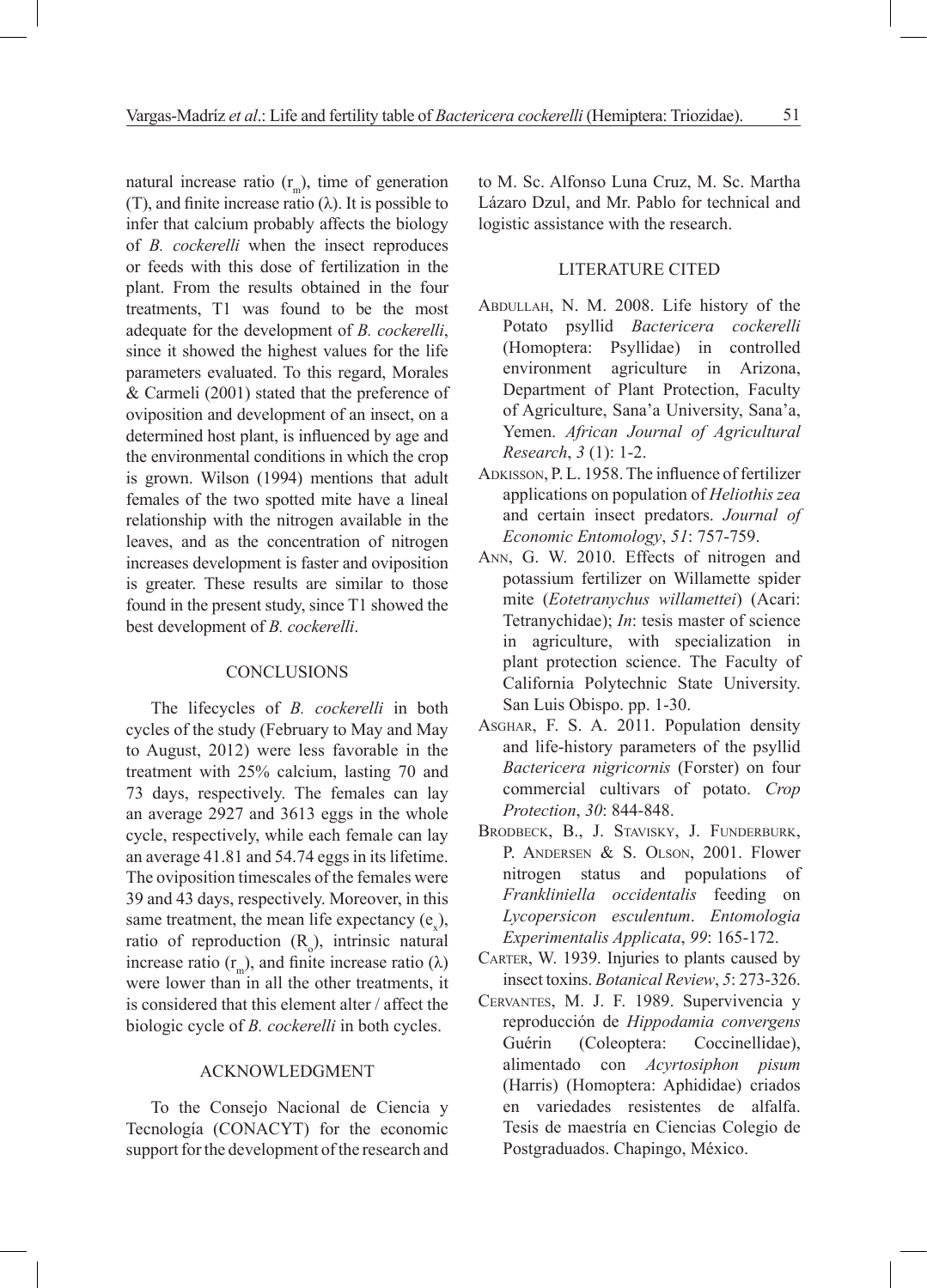- Chow, A., A. Chau & K. M. Heinz, 2009. Reducing fertilization for cut roses: effect on crop productivity and two spotted spider mite abundance, distribution, and management. *Journal of Economic Entomology*, *102* (5): 1896-1907.
- Clara, N. I. C. & M. Altieri, 2006. Manejo de la fertilidad de suelos e insectos plaga: armonizando la salud del suelo y la salud de las plantas en los agroecosistemas. *Manejo Integrado de Plagas y Agroecología*, *77*: 8-16.
- Davis, A. C. 1937. Observations on the life history of *Paratrioza cockerelli* (Sulc) in southern California. *Journal Economic Entomology*, *30*: 377-378.
- De la Cruz-Lázaro, E., M. A. Estrada-Botello, V. Robledo-Torres, R. Osorio-Osorio, C. Márquez-Hernández & R. Sánchez-Hernández, 2009. Producción de tomate en invernadero con composta y vermicomposta como sustrato. *Universidad y Ciencia Tópicos Húmedos*, *25* (1): 59-67.
- Garzón-Tiznado, J. A. 2002. El "pulgón saltador" o la paratrioza, una amenaza para la horticultura de Sinaloa. pp. 9-12. *In*: G. M Avilés., J. B. Gálvez R., y J. A. Garzón (Eds.). Memoria del Taller sobre *Paratrioza cockerelli* Sulc, como plaga y vector de fitoplasmas en hortalizas. 25-26 de julio Campo Experimental de Culiacán - INIFAP. Culiacán, Sinaloa, México.
- Garzón-Tiznado, J. A., J. A. Garzón-Ceballos, S. Velarde-Félix, A. Marín-Jarillo & G. Cárdenas-Valenzuela, 2005. Ensayos de transmisión del fitoplasma asociado al "Permanente del tomate" por el psílido *Bactericera cockerelli* Sulc., en México. *Entomología Mexicana*, *4*: 672- 675.
- Garzón-Tiznado, J. A., R. Bujanos, M. C. G. Avilés, M. K. F. Byerly, T. V. C. PARGA, J. L. MARTÍNEZ & J. A. MARÍN, 2004. *Bactericera* (*Paratrioza*) *cockerelli*  Sulc, transmisor de toxinas y vectores de fitoplasma. *In:* Memoria del curso

"Manejo de plagas en cultivo de tomate, chile y pepino". Sinaloa, México. pp. 80- 94.

- Gharalari, A. H., C. Nansen, D. S. Lawson, J. Gilley, J. E. Munyaneza & K. Vaughn, 2009. Knockdown mortality, repellency, and residual effects of insecticides for control of adult *Bactericera cockerelli*  (Hemiptera: Psyllidae). *Journal Economic Entomology*, *102* (3): 1032-1038.
- GUÉDOT, C., R. D. HORTON & J. P. LANDOLT, 2012. Age at reproductive maturity and effect of age and time of day on sex attraction in the potato psyllid *Bactericera cockerelli*. *Insect Science*, *19*: 585-594.
- Hansen, A. K., J. T. Trumble, R. Stouthamer & T. D. Paine, 2008. A new huanglongbing species, "*Candidatus* liberibacter Psyllaurous", found to infect tomato and potato, is vectored by the psyllid *Bactericerca cockerelli* (Sulc). *Applied Environmental Microbiology*, *74*: 5862- 5865.
- Huber, D. M. 1980. The role of mineral nutrition in defense. *In*: 'Plant Disease' Vol. V (J. G. Harsfall and E. B. Cowling, eds.), pp. 381-406. Academic Press, New York.
- Huber, D. M. and N. S. Wilhelm, 1988. The role of manganese in resistance to plant diseases. *In*: 'Manganese in Soils and Plants' (R. D. Graham, R. J. Hannan, N. C. Uren, eds.), pp. 155-173. Kluwer Academic, Dordrecht.
- Jones, F. G. W. 1976. Pests, resistance, and fertilizers. *In*: Fertilizer use and plant health. Proceedings of the Twelfth Colloquium of the International Potash Institute, Bern, Switzersland. Proceedings. pp. 121-129.
- Knowlton, G. F. 1933. Length of adult life of *Paratrioza cockerelli* (Sulc). *Journal of Economic Entomology*, *26*: 730.
- Knowlton, G. F. & M. J. Janes, 1931. Studies on the biology of *Paratrioza cockerelli*  (Sulc). *Annals of Entomologycal Society America*, *24* (2): 283-292.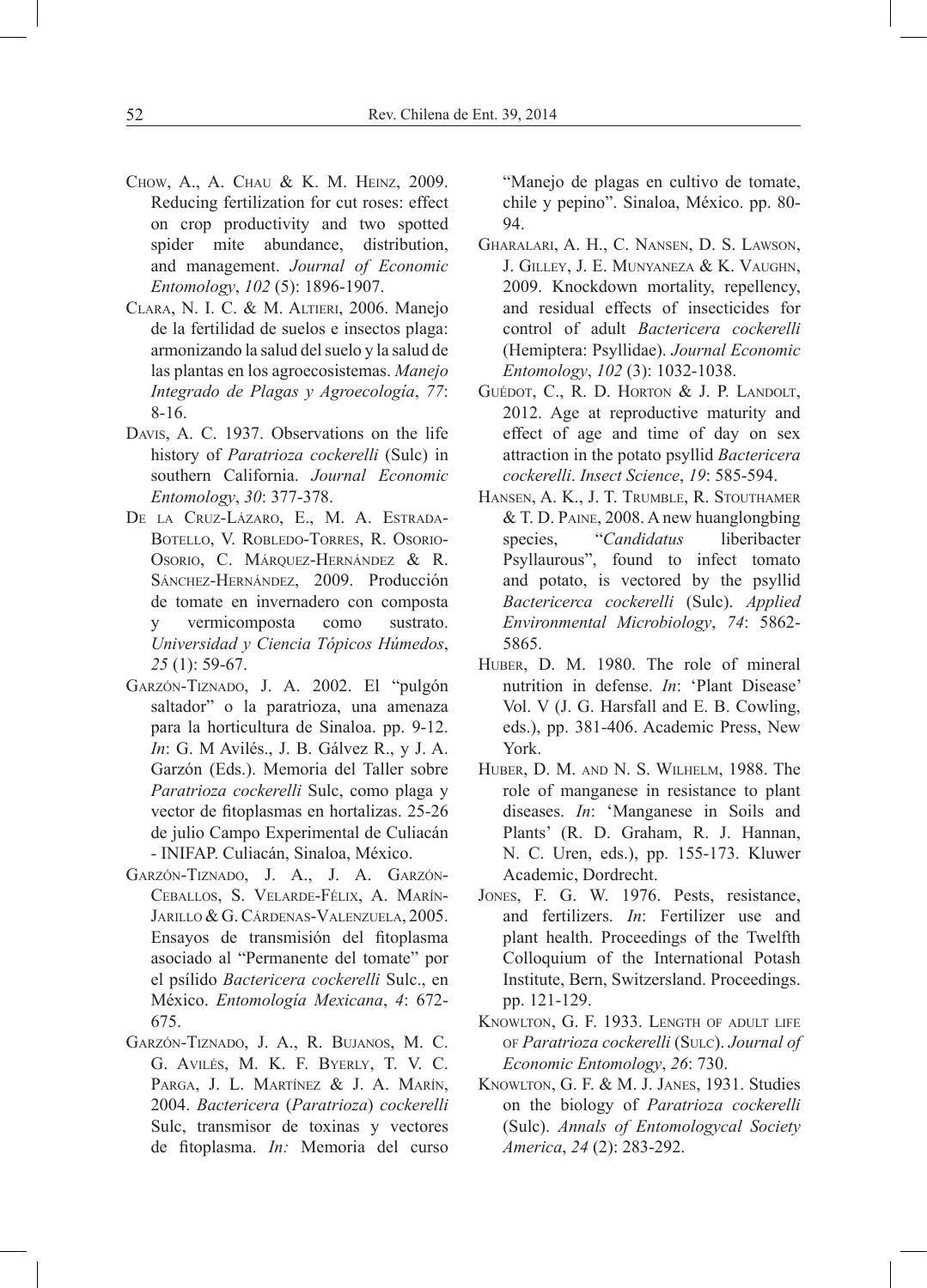- Lehman, S. S. R. 1930. Some observations on the life history of the tomato psyllid (*Paratrioza cockerelli* Sulc.) (Homoptera). *Journal of the New York Entomological Society*, *38* (3): 307-312.
- Letourneau, D. K. 1988. Soil management and pest control: a critical appraisal of the concepts. *In*: Global perspectives on agroecology and sustainable agricultural systems. International Science Conference of IFOAM (6, Santa Cruz, CA, US). Proceedings. pp. 581-587.
- Liefting, L. W., X. C. Perez-Egusquiza & G. R. G. Clover, 2008. A new '*Candidatus*  Liberibacter' species in *Solanum tuberosum*  in New Zealand. *Plant Disease*, *92*: 1474.
- Liefting, L.W., P. W. Southerland, L. I. Ward, K. L. Paice, B. S Weir and G. R. G. Clover, 2009. A new '*Candidatus*  Liberibacter' species associated with diseases of solanaceous crops. *Plant Disease*, *93*: 208-214.
- LIST, G. M. 1939. The effect of temperature upon egg deposition, egg hatch and nymphal development of *Paratrioza cockerelli* (Sulc). *Journal of Economic Entomology*, *32*: 30-36.
- Liu, D. J. L. & J. T. Trumble, 2004. Tomato psyllid behavioral responses to tomato plant lines and interactions of plant lines with insecticides. *Journal of Economic Entomology*, *97* (3): 1078-1085.
- Liu, D. J. L. & J. T. Trumble, 2006c. Ovipositional preferences, damage thresholds, and detection of the tomatopotato psyllid *Bactericera cockerelli*  (Homoptera: *Psyllidae*) on selected tomato accessions. *Bulletin of Entomological Research*, *96*: 197-204.
- Liu, D. J. L. & J. T. Trumble, 2007. Comparative fitness of invasive and native populations of the potato psyllid (*Bactericera cockerelli*). *Entomologia Experimentalis et Applicata*, *123*: 35-42.
- Liu, D. J. L. & T. J. Trumble. 2006a. Differential responses to feeding by the tomato/potato psyllid between two

tomato cultivars and their implications in establishment of injury levels and potential of damaged plant recovery. *Insect Science*, *13*: 195-204.

- Liu, D. J. L., J. T. Trumble & R. Stouthamer, 2006b. Molecular characterization indicates recent introductions of potato psyllid (*Bactericera cockerelli*) into western North America are genetically different from eastern populations. *Entomologia Experimentalis et Applicata*, *118*: 177-183.
- Marschner, H. 1992. Mineral nutrition of Higher Plants. Academic Press. Inc. San Diego. pp. 674.
- Martínez, M. L., V. V. A. Velasco, L. J. Ruiz, R. J. Enríquez-del Valle, Á. G. V. Campos & L. M. L. Montaño, 2013. Efecto del nitrato de calcio y sustratos en el rendimiento del tomate. *Revista Mexicana de Ciencias Agrícolas*, *6*: 1175-1184.
- Méndez-Gallegos, S. de J., J. Vera-Graziano, H. Bravo-Mojica & J. López-Collado, 1993. Tasas de supervivencia y reproducción de la "Grana-Cochinilla" *Dactylopius coccus* (Homoptera: Dactylopiidae) a diferentes temperaturas. *Agrociencias*, *4* (1):16-17.
- Meyer, A. G. & B. R. Root, 1993. Effects of herbivorous insects and soil fertility on reproduction of goldenrod. *The Ecological Society of America*, *74* (4): 1117-1128.
- MITTLER, T. E. 1958. Studies of the feeding and nutrition of *Tuberolachnus salignus*  (Gmelin) (Homoptera, Aphididae). III the nitrogen economy. *Journal of Experimental Biology*, *35*: 626-638.
- Morales, P. & M. Cermeli, 2001. Evaluación de la preferencia de la mosca blanca *Bemisia tabaci* (Gennadius) (Hemiptera: Aleyrodidae) en cinco cultivos agrícolas. *Boletín de Entomología Venezolana*, *16* (2): 73-78.
- Munyaneza, J. E., J. L. Buchman, J. E. Upton, J. A. Goolsby, J. M. Crosslin, G. Bester, G. P. Miles & V. G. Sengoda, 2008. Impact of different potato psyllid populations on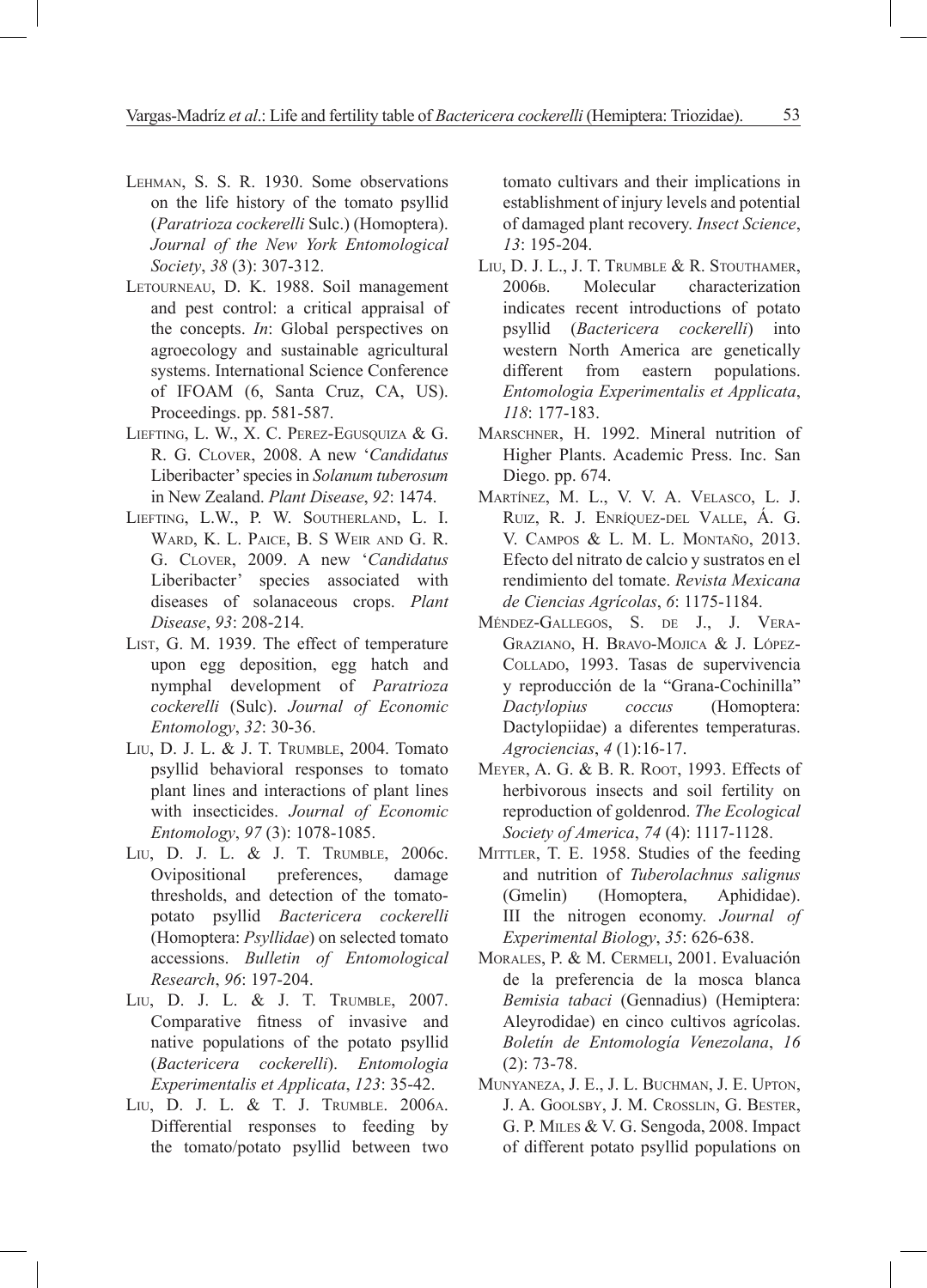zebra chip disease incidence, severity, and potato yield. *Subtropical Plant Science Society*, *60*: 27-37.

- Munyaneza, J. E., J. M. Crosslin & J. E. Upton, 2007. Association of *Bactericera cockerelli* (Homoptera: Psyllidae) with "Zebra chip," a new potato disease in southwestern United States and Mexico. *Journal of Economic Entomology*, *100*: 656-663.
- Munyaneza, J. E., V. G. Sengoda, J. M. Crosslin, G. De la Rosa-Lozano & A. Sanchez, 2009. First report of *Candidatus*  Liberibacter psyllaurous in potato tubers with zebra chip disease in Mexico. *Plant Disease*, *93*: 552.
- Ortega-Arenas, D. L., A. D. Miranda-Aragón & M. Sandoval-Villa, 2006. Whitefly *Trialeurodes vaporariorum* (West.) eggs and nymphs density on *Gerbera jamesonii*  H. bolus under different nitrogenous fertilizer regimes. *Agrociencia*, *40*: 363- 371.
- Pack, H. J. 1930. Potato psyllid. *Utah Agricultural Experiment Station Bulletin*, *216*: 21.
- Pavlista, A. D. 2002. Potato (tomato) psyllids. *Nebraska Potato Eyes*, *14*: 1-4.
- PHELAN, P. L., J. F. MASON & B. R. STINNER, 1995. Soil fertility management and host preference by European corn borer, *Ostrinia nubilalis*, on *Zea mays*: a comparison of organic and conventional chemical farming. *Agriculture Ecosystems and Environment*, *56*: 1-8.
- PLETSCH, D. J. 1947. The potato psyllid *Paratrioza cockerelli* (Sulc), its biology and control. *Montana Agricultural Experimental Station Bulletin*, 446: 1-95.
- Rivera, R. P. 1990. Efectos de tres variedades de *Brassica oleracea* (L.) sobre la mortalidad y la reproducción del pulgón de la col *Brevicoryne brassicae* (L.). Tesis de Licenciatura. Chapingo, México. pp. 27-28.
- SCOTT, W. M., C. GRATTON, R. P. WOLKOWSKI, D. B. Hogg & J. L. Wedberg, 2005. Effect

of soil potassium availability soybean aphids (Hemiptera: Aphididae) population dynamics and soybean yield. *Journal of Economic Entomology*, *98* (1):113-120.

- Scriber, J. M. 1984. Nitrogen nutrition of plants and insect invasion *In*: Hauck, RD. ed. Nitrogen in crop production. Madison, WI, US, *American Society of Agronomy*. pp. 134-142.
- STEINER, A. A. 1961. A universal method for preparing nutrient solutions of a certain desired composition. *Plant Soil*, *15*: 134- 154.
- VAN EMDEN, H. F. 1966. Studies on the relations of insect and host plant. III. A comparison of the reproduction of *Brevicoryne brassicae* and *Myzus persicae*  (Hemiptera: Aphididae) on brussels sprout plants supplied with different rates of nitrogen and potassium. *Entomologia Experimentalis et Applicata*, *9*: 444-460.
- Vargas-Madríz, H., N. Bautista-Martínez, J. Vera-Graziano, C. García-Gutiérrez & C. Chavarín-Palacio, 2011. Life and fertility table of *Bactericera cockerelli*  (Sulc) on two varieties of tomato in a greenhouse. *Southwestern Entomologist*, *36* (4): 413-422.
- Vega-Gutiérrez, T. M., C. J. Rodríguez-Maciel, O. Díaz-Gómez, R. Bujanos-Muñiz, D. Mota-Sánchez, J. L. Martínez-Carrillo, A. Lagunes-Tejeda & A. J. Garzón-Tiznado, 2008. Susceptibility to insecticides in two Mexican populations of tomato-potato psyllid, *Bactericera cockerelli* (sulc.) (Hemiptero: Triozidae). *Agrociencia*, *42* (4): 463.
- Vera-Graziano, J., P. V. Manuel, C. J. López & R. R. Reyna, 2002. Ecología de poblaciones de insectos., 2da. Edición. Colegio de Postgraduados Campus Montecillo. ISBN-968-839-369-X. pp. 27- 42.
- Wallis, R. L. 1946. Seasonal occurrence of the potato psyllid in the North Platte Valley. *Journal of Economic Entomology*, *39*: 689-694.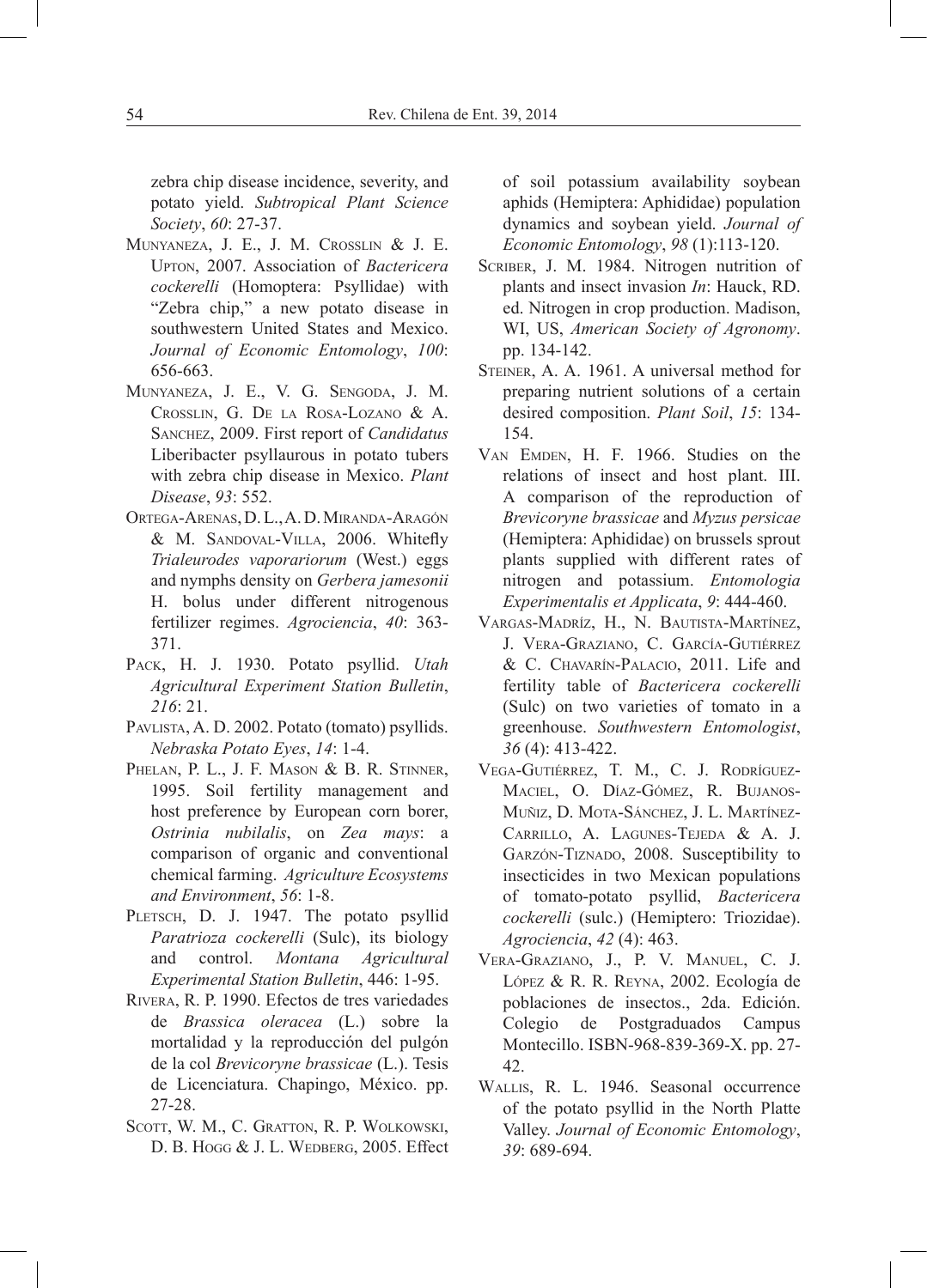- Wallis, R. L. 1955. Ecological studies on the potato psyllid as a pest of potatoes. *USDA Technical Bulletin*, *6* (1107): 25.
- Wilson, L. J. 1994. Plant-quality effect on life-history parameters of the twospotted spider mite(Acari: Tetranychidae), on cotton. *Journal of Economic Entomology*, *87*: 1665-1673.
- YANG, XIANG-BING & LIU TONG-XIAN, 2009. Life history and life tables of *Bactericera*

*cockerelli* (Homoptera: Psyllidae) on eggplant and bell pepper. *Environmental Entomology*, *38* (6): 1661-1667.

Yang, Xiang-Bing, Zhang Yong-Mei, Lei Hua & Liu Tong-Xian, 2010. Life history and life tables of *Bactericera cockerelli*  (Hemiptera: Psyllidae) on potato under laboratory and field conditions in the lower Rio Grande Valley of Texas. *Journal of Economic Entomology*, *103* (5): 1729-1734.

(Recibido: 4 marzo 2014; Aceptado: 13 mayo 2014).